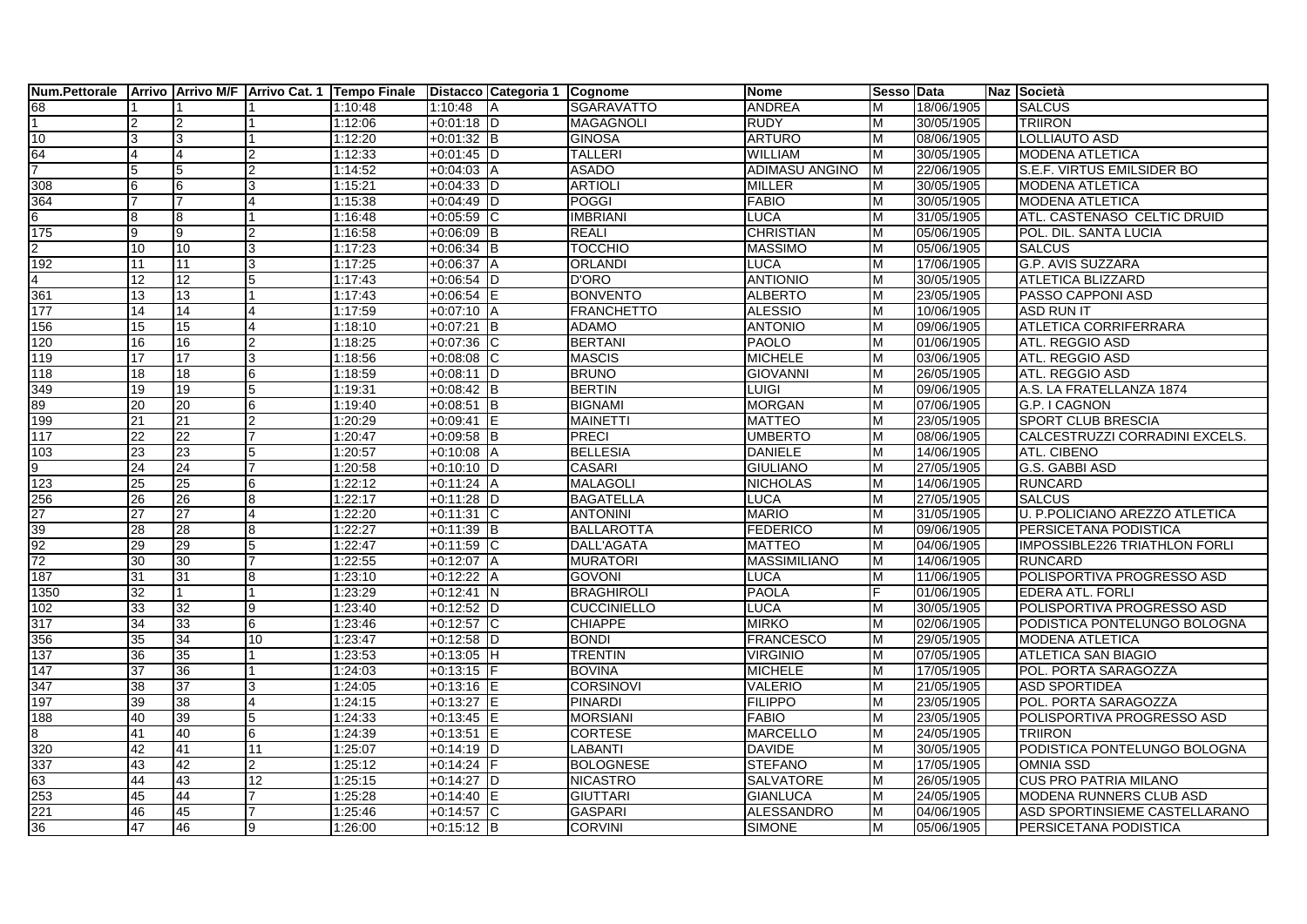| 342                     | 48              | 47 | 13              | 1:26:10 | $+0:15:21$ D      | <b>CARDINALE</b>       | <b>GIANLUCA</b>  | M | 28/05/1905 | POL. PORTA SARAGOZZA                 |
|-------------------------|-----------------|----|-----------------|---------|-------------------|------------------------|------------------|---|------------|--------------------------------------|
| 229                     | 49              | 48 | 3               | 1:26:40 | +0:15:51          | <b>BABBINI</b>         | <b>CLAUDIO</b>   | M | 19/05/1905 | ASD FIDAS GNARRO JET MATTEI          |
| 348                     | 50              | 49 | 8               | 1:26:43 | $+0:15:54$ E      | <b>GAMBETTA VIANNA</b> | <b>GIANNI</b>    | М | 25/05/1905 | <b>ASD SPORTIDEA</b>                 |
| 315                     | 51              | 50 | 8               | 1:26:51 | $+0:16:02$ C      | <b>BACCELLIERE</b>     | <b>MAURIZIO</b>  | м | 31/05/1905 | PODISTICA PONTELUNGO BOLOGNA         |
| 166                     | 52              | 51 | 10              | 1:26:52 | $+0:16:03$ B      | <b>RICCI</b>           | <b>STEFANO</b>   | м | 06/06/1905 | ATLETICA CORRIFERRARA                |
| 327                     | 53              | 52 | 14              | 1:27:16 | $+0:16:28$ D      | PAPPALARDO             | <b>NICOLA</b>    | м | 28/05/1905 | PODISTICA PONTELUNGO BOLOGNA         |
| 276                     | 54              | 53 | 9               | 1:27:21 | $+0:16:33$ A      | <b>PARMIGGIANI</b>     | <b>FEDERICO</b>  | M | 11/06/1905 | PASSO CAPPONI ASD                    |
| 236                     | 55              | 54 | 9               | 1:27:35 | $+0:16:46$        | <b>SCHETTINO</b>       | <b>ROSARIO</b>   | M | 24/05/1905 | ASD FIDAS GNARRO JET MATTEI          |
| 195                     | 56              | 55 | 10              | 1:27:36 | $+0:16:48$ E      | DI ANTONIO             | <b>ROBERTO</b>   | M | 22/05/1905 | <b>RUNCARD</b>                       |
| 314                     | 57              | 56 | 11              | 1:27:39 | $+0:16:50$ B      | VENTRELLA              | VALENTINO        | M | 09/06/1905 | A.S.D. GO RUNNING                    |
| 254                     | 58              | 57 | 15              | 1:27:49 | $+0:17:00$ D      | <b>LINARI</b>          | <b>ALEX</b>      | M | 30/05/1905 | ASD TOSCO-ROMAGNOLA                  |
| 162                     | 59              | 58 | $\overline{11}$ | 1:27:54 | $+0:17:06$<br>IE. | <b>MARANGONI</b>       | <b>MATTEO</b>    | М | 24/05/1905 | <b>ATLETICA CORRIFERRARA</b>         |
| 86                      | 60              | 59 | 16              | 1:27:59 | $+0:17:10$ D      | <b>FAVA</b>            | <b>ROBERTO</b>   | M | 27/05/1905 | G.P. I CAGNON                        |
| 151                     | 61              | 60 | $\overline{12}$ | 1:27:59 | $+0:17:11$ E      | <b>GALLONE</b>         | <b>PIETRO</b>    | M | 22/05/1905 | POL. AVIS BOLOGNESE                  |
| 110                     | 62              | 61 | 9               | 1:28:01 | $+0:17:13$ C      | <b>BARBAPICCOLA</b>    | <b>MAURIZIO</b>  | M | 01/06/1905 | <b>ACQUADELA BOLOGNA</b>             |
| 98<br>44                | 63              | 62 | 13              | 1:28:14 | $+0:17:26$ E      | <b>SOGGIORNI</b>       | <b>FABRIZIO</b>  | м | 24/05/1905 | <b>RUNCARD</b>                       |
|                         | 64              | 63 | 14              | 1:28:16 | $+0:17:27$ E      | <b>GIBELLINI</b>       | <b>MIRCO</b>     | M | 24/05/1905 | 9.92 RUNNING ASD                     |
| 1303                    | 65              | 2  | $\overline{2}$  | 1:28:38 | $+0:17:49$ N      | VENTURI                | <b>GIORGIA</b>   |   | 06/06/1905 | POD. OZZANESE                        |
|                         | 66              | 64 | 10              | 1:28:54 | $+0:18:05$ C      | CAVAZZA                | <b>DANIELE</b>   | M | 31/05/1905 | <b>PICO RUNNERS</b>                  |
| 251<br>360              | 67              | 65 | 17              | 1:28:56 | +0:18:07 D        | <b>CORIANI</b>         | <b>GABRIELE</b>  | м | 28/05/1905 | ASD SPORTINSIEME CASTELLARANO        |
| 343                     | 68              | 66 | $\overline{18}$ | 1:29:00 | $+0:18:12$ D      | <b>MANGANO</b>         | <b>DANIELE</b>   | M | 28/05/1905 | POL. PORTA SARAGOZZA                 |
| 69                      | 69              | 67 | 11              | 1:29:01 | $+0:18:13$ C      | <b>MALTAROLO</b>       | <b>MARCO</b>     | М | 02/06/1905 | <b>ASD RUN IT</b>                    |
| 112                     | 70              | 68 | $\overline{4}$  | 1:29:02 | $+0:18:14$ F      | <b>COCCHINI</b>        | <b>ANTONIO</b>   | м | 19/05/1905 | RUN LIKE US SPD A RL                 |
| 250                     | 71              | 69 | 5               | 1:29:05 | $+0:18:16$ F      | <b>BERGAMINI</b>       | CARLO            | м | 20/05/1905 | <b>CUS PRO PATRIA MILANO</b>         |
| 35                      | 72              | 70 | 6               | 1:29:14 | $+0:18:26$ F      | <b>VANELLI</b>         | <b>ANDREA</b>    | M | 18/05/1905 | <b>PERSICETANA PODISTICA</b>         |
| 346                     | 73              | 71 | 15              | 1:29:22 | $+0:18:33$ E      | <b>ZOPPELLARI</b>      | <b>CLAUDIO</b>   | M | 21/05/1905 | POLISPORTIVA CSI CASALECCHIO         |
| 264<br>255              | 74              | 72 | 19              | 1:29:24 | $+0:18:36$ D      | <b>STARA</b>           | <b>GIANLUCA</b>  | м | 29/05/1905 | A.S.D. CAGLIARI ATLETICA LEGGE       |
|                         | $\overline{75}$ | 73 | $\overline{20}$ | 1:29:27 | $+0:18:39$ D      | <b>CUCCUNATO</b>       | <b>DAMIANO</b>   | м | 30/05/1905 | <b>SALCUS</b>                        |
| 106                     | 76              | 74 | 21              | 1:29:28 | $+0.18:40$ D      | <b>ZACCHINI</b>        | <b>LUCA</b>      | M | 29/05/1905 | <b>RUNCARD</b>                       |
| 62                      | $\overline{77}$ | 75 | $\overline{12}$ | 1:29:46 | $+0.18:57$ C      | TOSI                   | <b>NICOLA</b>    | M | 01/06/1905 | POL. STELLA ALPINA RENAZZO           |
| 176                     | 78              | 76 | 22              | 1:29:49 | $+0:19:01$<br>ID  | <b>ASTOLFI</b>         | <b>RICCARDO</b>  | М | 29/05/1905 | DISCOBOLO ATLETICA ROVIGO ASD        |
| 163                     | 79              | 77 | 13              | 1:30:03 | $+0:19:15$ C      | <b>MAZZONI</b>         | <b>RICCARDO</b>  | м | 03/06/1905 | <b>ATLETICA CORRIFERRARA</b>         |
| $\frac{25}{81}$         | 80              | 78 | 12              | 1:30:03 | $+0:19:15$ B      | <b>DOSSI</b>           | <b>MARCO</b>     | м | 06/06/1905 | G.P. I CAGNON                        |
|                         | 81              | 79 | 10              | 1:30:04 | $+0:19:15$ A      | <b>ODALDI</b>          | <b>FRANCESCO</b> | M | 17/06/1905 | G.P. I CAGNON                        |
| 114                     | 82              | 80 | 14              | 1:30:08 | $+0.19.19$ C      | <b>PALTRINIERI</b>     | <b>LUCA</b>      | M | 01/06/1905 | <b>ATLETICA MDS PANARIAGROUP ASD</b> |
| 71                      | 83              | 81 | 7               | 1:30:10 | $+0:19:21$        | SCALABRINI             | <b>PAOLO</b>     | M | 18/05/1905 | <b>RUNCARD</b>                       |
| 238                     | 84              | 82 | 8               | 1:30:12 | $+0:19:23$        | ZANELLI                | <b>STEFANO</b>   | M | 17/05/1905 | ASD FIDAS GNARRO JET MATTEI          |
| 198                     | 85              | 83 | 15              | 1:30:36 | $+0.19.48$ C      | <b>MAZZETTO</b>        | <b>MARCO</b>     | M | 04/06/1905 | <b>TRIIRON</b>                       |
| 32                      | 86              | 84 | 23              | 1:30:58 | $+0.20:09$ D      | <b>MARCHESINI</b>      | <b>MICHELE</b>   | M | 28/05/1905 | PERSICETANA PODISTICA                |
| 329                     | 87              | 85 | 9               | 1:31:05 | $+0:20:17$        | <b>PEZZINO</b>         | <b>ANDREA</b>    | м | 20/05/1905 | PODISTICA PONTELUNGO BOLOGNA         |
| 67                      | 88              | 86 | 10              | 1:31:08 | $+0:20:20$        | <b>FERRARO</b>         | <b>PIETRO</b>    | M | 16/05/1905 | G.P.A. LUGHESINA                     |
| 11                      | 89              | 87 | 16              | 1:31:31 | $+0:20:42$ C      | <b>GRASSILLI</b>       | <b>GIACOMO</b>   | м | 02/06/1905 | G.P. I CAGNON                        |
| 1327                    | 90              | 3  | 1               | 1:31:41 | $+0:20:52$ O      | TABACCO                | <b>SILVIA</b>    |   | 28/05/1905 | <b>ATL.VICENTINA</b>                 |
| $20\,$                  | 91              | 88 | 16              | 1:31:59 | $+0:21:11$ E      | <b>GELAO</b>           | <b>GIUSEPPE</b>  | M | 21/05/1905 | G.P. I CAGNON                        |
| 76                      | 92              | 89 | 11              | 1:32:19 | $+0:21:31$<br>ΙA  | <b>SAMBUCHI</b>        | MANUEL           | M | 18/06/1905 | <b>RUNCARD</b>                       |
|                         | 93              | 90 | 17              | 1:32:43 | $+0:21:54$ E      | <b>BORGATTI</b>        | <b>MASSIMO</b>   | м | 22/05/1905 | G.P. I CAGNON                        |
|                         | 94              | 91 | 24              | 1:32:54 | $+0.22:06$ D      | <b>MUCCI</b>           | <b>DAVIDE</b>    | M | 27/05/1905 | PASSO CAPPONI ASD                    |
| $\frac{184}{281}$<br>18 | 95              | 92 | $\overline{25}$ | 1:32:56 | $+0:22:08$ D      | <b>TADDIA</b>          | <b>DENIS</b>     | M | 28/05/1905 | G.P. I CAGNON                        |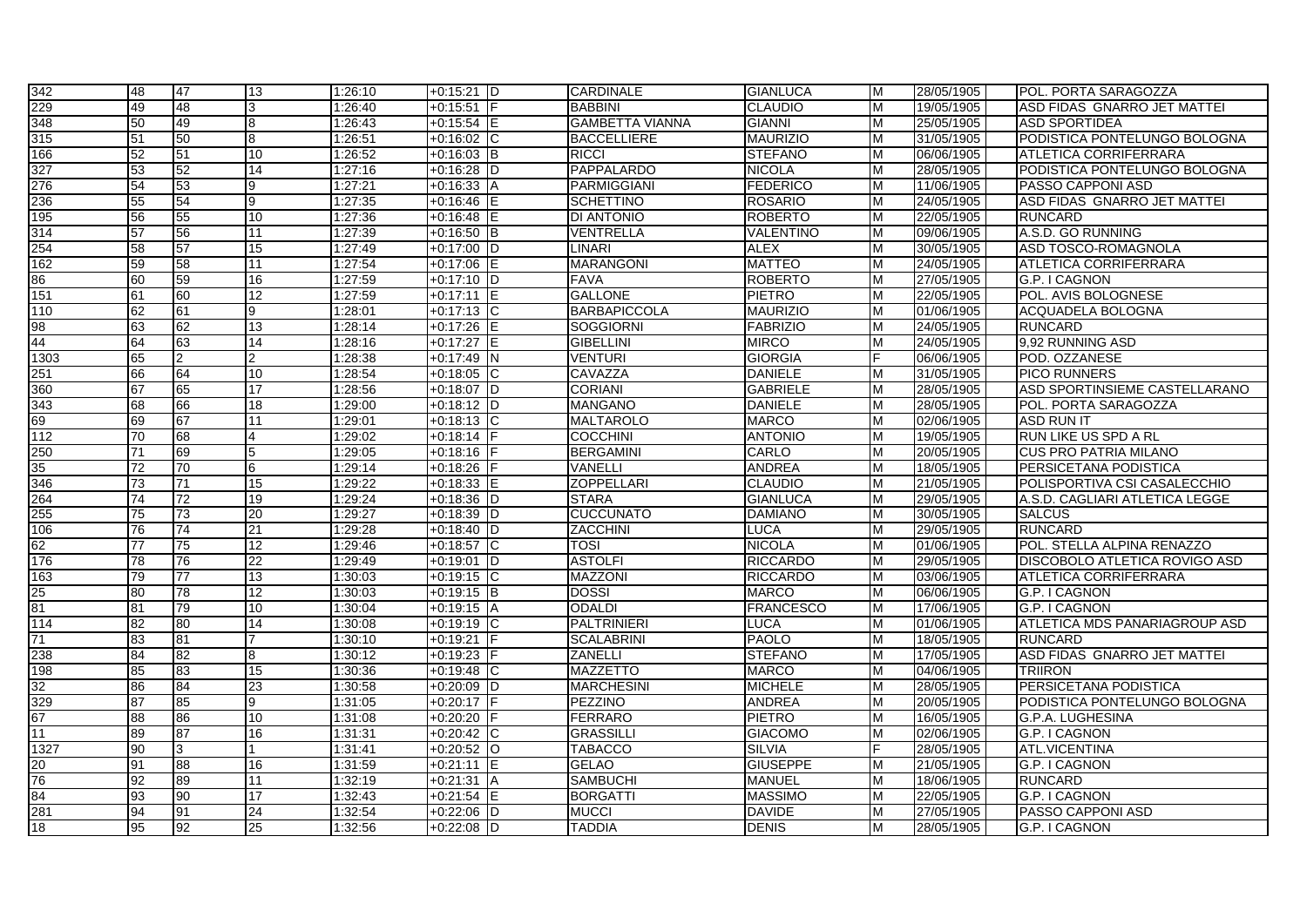| 96   | 96  | 93             | 18              | 1:33:07 | $+0:22:19$ IE           | <b>TONELLO</b>     | <b>STEFANO</b>         | м | 21/05/1905 | <b>ATLETICA VIS ABANO</b>      |
|------|-----|----------------|-----------------|---------|-------------------------|--------------------|------------------------|---|------------|--------------------------------|
| 208  | 97  | 94             | 19              | 1:33:19 | $+0:22:30$              | <b>AMADEI</b>      | <b>MARCO</b>           | M | 24/05/1905 | <b>RUNCARD</b>                 |
| 158  | 98  | 95             | $\overline{26}$ | 1:33:21 | $+0:22:33$ D            | CALLEGARI          | <b>PAOLO</b>           | M | 30/05/1905 | <b>ATLETICA CORRIFERRARA</b>   |
| 146  | 99  | 96             | $\overline{27}$ | 1:33:30 | $+0:22:42$ D            | <b>SINISI</b>      | <b>ANTONIO</b>         | M | 28/05/1905 | POL. PORTA SARAGOZZA           |
| 269  | 100 | 97             | 28              | 1:33:41 | $+0:22:53$ D            | <b>PASSINI</b>     | <b>ANDREA</b>          | м | 28/05/1905 | PASSO CAPPONI ASD              |
| 332  | 101 | 98             | 29              | 1:34:01 | $+0:23:12$ D            | <b>TAMBURINI</b>   | <b>FRANCESCO</b>       | M | 28/05/1905 | PODISTICA PONTELUNGO BOLOGNA   |
| 339  | 102 | 99             | 30              | 1:34:16 | $+0:23:27$ D            | <b>FUGHELLI</b>    | <b>STEFANO</b>         | M | 26/05/1905 | <b>RUNCARD</b>                 |
| 1360 | 103 | $\overline{4}$ |                 | 1:34:17 | $+0:23:29$ M            | <b>ACCORSI</b>     | <b>MARIKA</b>          |   | 21/06/1905 | POLISPORTIVA CENTESE ASD       |
| 115  | 104 | 100            | $\overline{17}$ | 1:34:26 | $+0:23:38$<br>IС        | <b>GUERZONI</b>    | <b>MANUEL</b>          | M | 02/06/1905 | <b>MODENA RUNNERS CLUB ASD</b> |
| 242  | 105 | 101            | 31              | 1:34:29 | $+0:23:41$<br>ID        | <b>DURACCIO</b>    | <b>IGNAZIO</b>         | м | 28/05/1905 | <b>SOCIETA' VICTORIA</b>       |
| 181  | 106 | 102            | 32              | 1:34:30 | $+0.23:42$<br>ID        | <b>ABBATI</b>      | <b>ALESSIO</b>         | M | 26/05/1905 | MODENA RUNNERS CLUB ASD        |
| 235  | 107 | 103            | $\overline{18}$ | 1:34:32 | $+0:23:44$<br>IС        | <b>REITANO</b>     | <b>ALFIO</b>           | M | 01/06/1905 | ASD FIDAS GNARRO JET MATTEI    |
| 201  | 108 | 104            | 19              | 1:34:34 | $+0:23:46$<br>Iс        | <b>GIANANTONI</b>  | <b>MARCO</b>           | M | 03/06/1905 | <b>ATLETICA CORRIFERRARA</b>   |
| 152  | 109 | 105            | 20              | 1:34:49 | $+0:24:01$              | PINZUTI            | <b>GIOVANNI</b>        | м | 23/05/1905 | A.S.D TEAM SPARTANS            |
| 354  | 110 | 106            | 21              | 1:35:10 | $+0:24:22$              | <b>CANOVI</b>      | <b>GIUSEPPE</b>        | м | 25/05/1905 | POLISPORTIVA RUBIERA           |
| 214  | 111 | 107            | 33              | 1:35:20 | $+0.24.31$<br>ID        | <b>PES</b>         | <b>GIAN MICHELE</b>    | M | 26/05/1905 | ACQUADELA BOLOGNA              |
| 49   | 112 | 108            | 11              | 1:35:25 | $+0:24:37$              | <b>COLETTI</b>     | <b>MAURIZIO</b>        | м | 18/05/1905 | POL. STELLA ALPINA RENAZZO     |
| 104  | 113 | 109            | 2               | 1:35:35 | $+0:24:47$ H            | <b>BOVOLATO</b>    | <b>DIEGO</b>           | м | 08/05/1905 | ATL. FOREDIL MACCHINE PADOVA   |
| 234  | 114 | 110            | 13              | 1:35:41 | $+0.24:52$ B            | <b>QUARESIMA</b>   | <b>GIOVANNI</b>        | м | 07/06/1905 | ASD FIDAS GNARRO JET MATTEI    |
| 303  | 115 | 111            | 34              | 1:35:50 | $+0.25:01$<br>ID        | <b>PULLEGA</b>     | <b>FABRIZIO</b>        | M | 29/05/1905 | <b>PASSO CAPPONI ASD</b>       |
| 216  | 116 | 112            | 14              | 1:35:57 | $+0:25:09$<br>Iв        | <b>BRANNETTI</b>   | <b>ANDREA</b>          | M | 07/06/1905 | POL. PORTA SARAGOZZA           |
| 172  | 117 | 113            | $\overline{22}$ | 1:35:58 | $+0:25:10$ E            | <b>GENNARI</b>     | <b>STEFANO</b>         | M | 23/05/1905 | POL. UNIONE 90                 |
| 140  | 118 | 114            | 20              | 1:35:59 | $+0:25:10$ C            | <b>BEDOSTRI</b>    | <b>RAFFAELE</b>        | м | 31/05/1905 | <b>RUNCARD</b>                 |
| 46   | 119 | 115            | $\overline{35}$ | 1:36:03 | $+0:25:15$ D            | <b>GAGLIANI</b>    | <b>ANDREA</b>          | м | 26/05/1905 | G.P. I CAGNON                  |
| 139  | 120 | 116            | 23              | 1:36:03 | $+0:25:15$              | <b>BORGHI</b>      | <b>CRISTIANO</b>       | M | 21/05/1905 | <b>RUNCARD</b>                 |
| 283  | 121 | 117            | 24              | 1:36:09 | $+0:25:20$              | <b>CAPPANNELLI</b> | <b>ALESSANDRO</b>      | м | 24/05/1905 | PASSO CAPPONI ASD              |
| 126  | 122 | 118            | $\overline{15}$ | 1:36:12 | $+0:25:23$ B            | <b>MATINI</b>      | <b>MARCO</b>           | м | 07/06/1905 | S.S. ATL. CASENTINO POPPI      |
| 135  | 123 | 119            | 16              | 1:36:18 | $+0:25:30$<br><b>IB</b> | <b>VERONESE</b>    | <b>LUCA</b>            | м | 05/06/1905 | POL. QUADRILATERO              |
| 155  | 124 | 120            | 36              | 1:36:21 | $+0:25:33$ D            | <b>PIGNATTI</b>    | <b>DAVIDE</b>          | M | 27/05/1905 | ATL. BONDENO                   |
| 274  | 125 | 121            | 21              | 1:36:31 | $+0:25:42$ C            | <b>CANOSA</b>      | <b>ROCCO</b>           | M | 01/06/1905 | PASSO CAPPONI ASD              |
| 51   | 126 | 122            | $\overline{12}$ | 1:36:36 | $+0:25:47$<br>IΑ        | <b>ESPOSITO</b>    | <b>LUIGI</b>           | M | 10/06/1905 | POL. STELLA ALPINA RENAZZO     |
| 270  | 127 | 123            | 37              | 1:36:40 | $+0:25:52$ D            | <b>FRABETTI</b>    | <b>IULIEN</b>          | м | 29/05/1905 | PASSO CAPPONI ASD              |
| 309  | 128 | 124            | 38              | 1:36:44 | $+0:25:55$ D            | PEDRIELLI          | <b>PAOLO</b>           | M | 26/05/1905 | MODENA RUNNERS CLUB ASD        |
| 47   | 129 | 125            | $\overline{25}$ | 1:36:59 | $+0:26:11$              | <b>CANTORI</b>     | <b>CLAUDIO</b>         | M | 23/05/1905 | POL. STELLA ALPINA RENAZZO     |
| 14   | 130 | 126            | 13              | 1:37:04 | $+0:26:16$ A            | <b>GOVONI</b>      | <b>RICCARDO</b>        | м | 13/06/1905 | G.P. I CAGNON                  |
| 1346 | 131 | 5              | 3               | 1:37:05 | $+0:26:16$ N            | <b>HANGAN</b>      | <b>VALENTINA MARIA</b> | F | 08/06/1905 | PODISTICA CORREGGIO            |
| 200  | 132 | 127            | 39              | 1:38:05 | $+0:27:17$ D            | <b>GELLI</b>       | <b>CRISTIAN</b>        | м | 26/05/1905 | <b>ATLETICA CORRIFERRARA</b>   |
| 338  | 133 | 128            | 12              | 1:38:06 | $+0:27:17$              | <b>MASINI</b>      | <b>MARCO</b>           | M | 20/05/1905 | <b>RUNCARD</b>                 |
| 173  | 134 | 129            | 26              | 1:38:12 | $+0:27:23$              | <b>AMORETTI</b>    | <b>CRISTIANO</b>       | M | 24/05/1905 | ASD 3'.30" TEAM                |
| 1366 | 135 | 6              | 4               | 1:38:21 | $+0:27:32$ N            | <b>LOCCHI</b>      | <b>FEDERICA</b>        |   | 02/06/1905 | PASSO CAPPONI ASD              |
| 280  | 136 | 130            | 27              | 1:38:22 | $+0:27:33$<br>IE        | <b>IMBROINISE</b>  | <b>MICHELE</b>         | м | 23/05/1905 | PASSO CAPPONI ASD              |
| 59   | 137 | 131            | 28              | 1:38:54 | $+0:28:06$              | <b>MELECCHI</b>    | <b>LUCA</b>            | M | 24/05/1905 | POL. STELLA ALPINA RENAZZO     |
| 40   | 138 | 132            | 40              | 1:39:03 | $+0:28:15$<br>ID        | <b>OGNIBENE</b>    | <b>FABRIZIO</b>        | м | 29/05/1905 | PERSICETANA PODISTICA          |
| 336  | 139 | 133            | 29              | 1:39:04 | $+0:28:16$<br>ΙE        | <b>CALABRESE</b>   | <b>LORENZO</b>         | м | 24/05/1905 | <b>PASSO CAPPONI ASD</b>       |
| 1365 | 140 |                | 5               | 1:39:05 | $+0:28:16$ N            | <b>ZANELLA</b>     | <b>CHIARA</b>          | F | 03/06/1905 | <b>PASSO CAPPONI ASD</b>       |
| 99   | 141 | 134            | 41              | 1:39:10 | +0:28:22<br>ID          | <b>FIENI</b>       | <b>ENRICO</b>          | м | 27/05/1905 | <b>RUNCARD</b>                 |
| 298  | 142 | 135            | 22              | 1:39:14 | $+0:28:25$<br>IС        | NOZZI              | <b>LUCA</b>            |   | 31/05/1905 | PASSO CAPPONI ASD              |
| 128  | 143 | 136            |                 | 1:39:14 | $+0:28:25$ G            | <b>FALCHIERI</b>   | <b>GRAZIANO</b>        | M | 15/05/1905 | ASD POD. LIPPO CALDERARA       |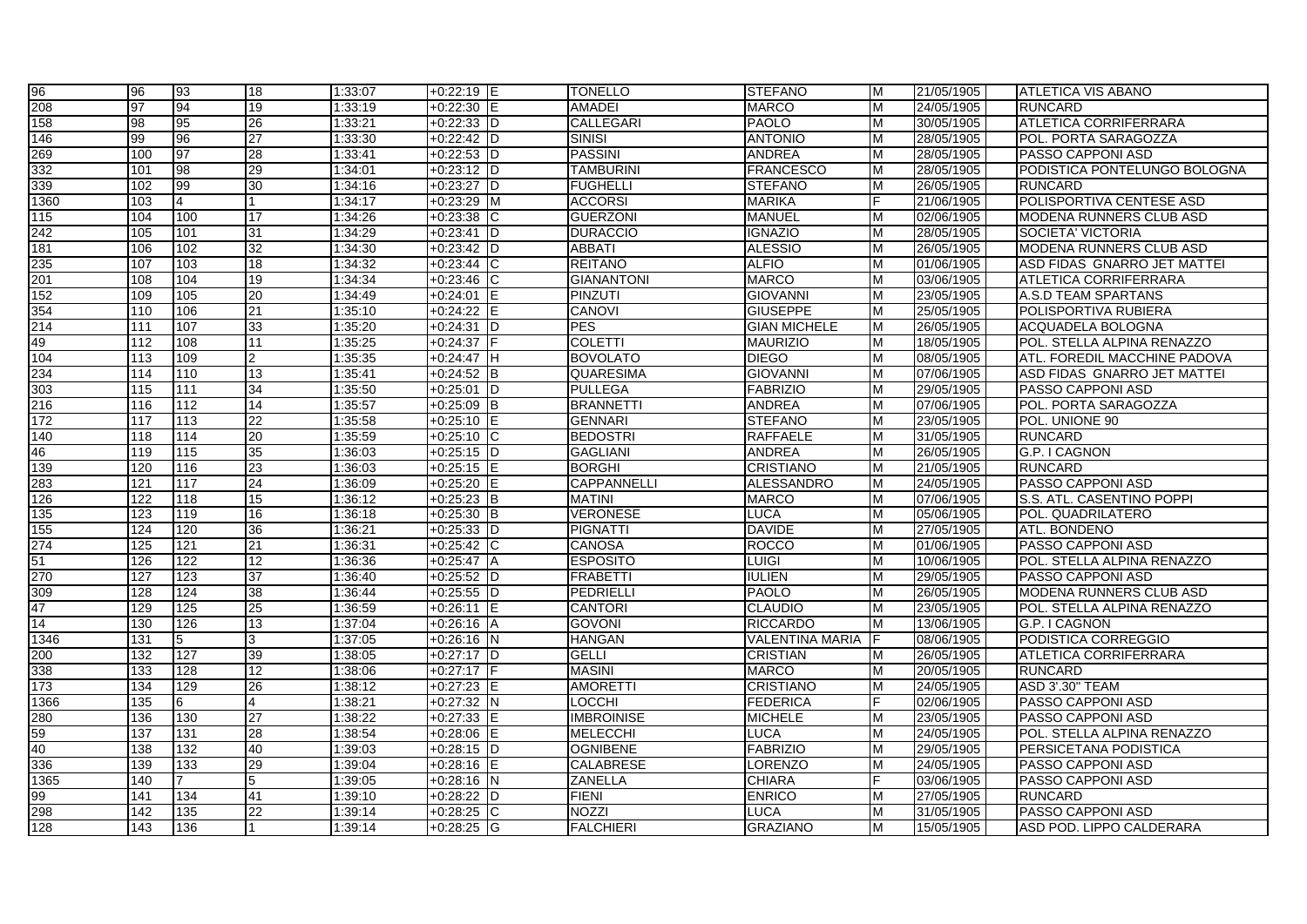| 334                                          | 144 | 137 | 30             | 1:39:16 | $+0:28:27$ E     | <b>ZANNI</b>      | <b>FABRIZIO</b>     | м | 21/05/1905 | PODISTICA PONTELUNGO BOLOGNA   |
|----------------------------------------------|-----|-----|----------------|---------|------------------|-------------------|---------------------|---|------------|--------------------------------|
| 93                                           | 145 | 138 | 23             | 1:39:30 | $+0.28:41$<br>IС | CALZATI           | <b>FRANCESCO</b>    | M | 02/06/1905 | POLISPORTIVA CENTESE ASD       |
|                                              | 146 | 139 | 31             | 1:39:31 | $+0:28:43$ E     | <b>FIORDI</b>     | <b>STEFANO</b>      | м | 22/05/1905 | UNIONE SPORTIVA NAVE ASD       |
| 204<br>296                                   | 147 | 140 | 42             | 1:39:36 | $+0:28:48$ D     | <b>SELVAGGI</b>   | <b>FABIO</b>        | м | 30/05/1905 | PASSO CAPPONI ASD              |
| 330                                          | 148 | 141 | 32             | 1:39:38 | $+0:28:49$ E     | POLETTI           | <b>DENNI</b>        | м | 25/05/1905 | PODISTICA PONTELUNGO BOLOGNA   |
| 42                                           | 149 | 142 | 33             | 1:39:44 | $+0:28:55$ E     | <b>PAPOTTI</b>    | <b>CRISTIANO</b>    | M | 23/05/1905 | PERSICETANA PODISTICA          |
| 101                                          | 150 | 143 | 43             | 1:39:44 | $+0.28:56$ D     | <b>AMIANTI</b>    | <b>ANDREA</b>       | M | 27/05/1905 | POL. MONTE SAN PIETRO          |
| 75                                           | 151 | 144 | 24             | 1:39:48 | $+0.29:00$<br>IС | <b>MARANINI</b>   | <b>LUCA</b>         | м | 04/06/1905 | <b>RUNCARD</b>                 |
| 130                                          | 152 | 145 | 34             | 1:39:48 | $+0.29:00$       | <b>BALBONI</b>    | <b>DANIELE</b>      | м | 22/05/1905 | ASD POD. LIPPO CALDERARA       |
| 350                                          | 153 | 146 | 13             | 1:39:59 | +0:29:10         | <b>DELLAQUILA</b> | <b>CARMINE</b>      | м | 20/05/1905 | <b>PICO RUNNERS</b>            |
| 241                                          | 154 | 147 | 25             | 1:40:00 | $+0.29:11$<br>ТC | <b>PIZZI</b>      | <b>MATTIA</b>       | M | 31/05/1905 | SOCIETA' VICTORIA              |
| 1380                                         | 155 | 8   | $\overline{2}$ | 1:40:01 | $+0:29:13$ M     | <b>SEGLIANI</b>   | <b>ALESSIA</b>      |   | 18/06/1905 | <b>RAIN RUNNERS</b>            |
| $\frac{240}{24}$<br>$\frac{24}{83}$          | 156 | 148 | 35             | 1:40:03 | $+0:29:14$ E     | <b>MANTOVANI</b>  | <b>ANTONIO</b>      | м | 22/05/1905 | <b>SOCIETA' VICTORIA</b>       |
|                                              | 157 | 149 | 14             | 1:40:05 | $+0.29:16$ A     | <b>MARCHESINI</b> | <b>STEFANO</b>      | м | 17/06/1905 | G.P. I CAGNON                  |
|                                              | 158 | 150 | 15             | 1:40:06 | $+0:29:17$ A     | <b>MESSINA</b>    | <b>ANDREA</b>       | M | 15/06/1905 | G.P. I CAGNON                  |
| $\overline{57}$                              | 159 | 151 | 17             | 1:40:17 | $+0:29:29$ B     | <b>LADINETTI</b>  | <b>SIMONE</b>       | M | 07/06/1905 | POL. STELLA ALPINA RENAZZO     |
| 335                                          | 160 | 152 | 44             | 1:40:18 | +0:29:30<br>ID   | Nobili            | <b>ALESSANDRO</b>   | м | 26/05/1905 | POD. OZZANESE                  |
| $\frac{34}{17}$                              | 161 | 153 | $\overline{2}$ | 1:40:20 | $+0:29:31$<br>IG | <b>LANDI</b>      | VILLIAM             | м | 12/05/1905 | PERSICETANA PODISTICA          |
|                                              | 162 | 154 | 36             | 1:40:27 | $+0:29:39$       | <b>ALBERGHINI</b> | <b>ENRICO</b>       | м | 21/05/1905 | G.P. I CAGNON                  |
| 224                                          | 163 | 155 | 16             | 1:40:31 | $+0:29:42$ A     | <b>FALDELLA</b>   | LORENZO             | M | 10/06/1905 | <b>RUNCARD</b>                 |
| 1384                                         | 164 | 9   | $\overline{2}$ | 1:40:35 | $+0.29:46$<br>IО | <b>MARCHI</b>     | TATIANA             |   | 28/05/1905 | <b>RUNCARD</b>                 |
| 15                                           | 165 | 156 | 45             | 1:40:39 | $+0:29:51$<br>ID | <b>GIBERTI</b>    | <b>STEFANO</b>      | м | 29/05/1905 | G.P. I CAGNON                  |
| 300                                          | 166 | 157 | 26             | 1:40:56 | $+0:30:08$ C     | <b>GALLIANI</b>   | <b>ALEX</b>         | м | 01/06/1905 | <b>PASSO CAPPONI ASD</b>       |
| 82                                           | 167 | 158 | 18             | 1:40:59 | $+0:30:10$ B     | <b>CACCIARI</b>   | <b>MATTIA</b>       | M | 05/06/1905 | G.P. I CAGNON                  |
| 178                                          | 168 | 159 | 46             | 1:41:12 | $+0:30:24$ D     | <b>FABBRI</b>     | <b>MIRCO</b>        | M | 27/05/1905 | <b>RUNCARD</b>                 |
| 113                                          | 169 | 160 | 14             | 1:41:21 | +0:30:32         | <b>BONDIOLI</b>   | <b>CLAUDIO</b>      | м | 19/05/1905 | ATL. R.C.M. CASINALBO          |
| 279                                          | 170 | 161 | 3              | 1:41:23 | +0:30:35 G       | LOTTI             | <b>ALFREDO</b>      | м | 11/05/1905 | <b>PASSO CAPPONI ASD</b>       |
| 16                                           | 171 | 162 | 47             | 1:41:26 | $+0:30:38$ D     | TARTARI           | <b>DANILO</b>       | м | 30/05/1905 | <b>G.P. I CAGNON</b>           |
| 248<br>305                                   | 172 | 163 | 48             | 1:41:39 | $+0:30:51$ D     | <b>RESCA</b>      | <b>DANIELE</b>      | M | 27/05/1905 | POLISPORTIVA CENTESE ASD       |
|                                              | 173 | 164 | 49             | 1:41:41 | $+0:30:53$ D     | LOLLI             | ANDREA              | M | 28/05/1905 | PASSO CAPPONI ASD              |
| 222                                          | 174 | 165 | 19             | 1:42:04 | $+0:31:16$ B     | <b>MALAGOLI</b>   | <b>MARCELLO</b>     | м | 06/06/1905 | <b>RUNCARD</b>                 |
| 45                                           | 175 | 166 | 15             | 1:42:04 | $+0:31:16$       | <b>CAMPANINI</b>  | <b>FABIO</b>        | м | 18/05/1905 | POL. STELLA ALPINA RENAZZO     |
| 1311                                         | 176 | 10  | 3              | 1:42:08 | $+0:31:19$ O     | <b>SCABBIA</b>    | <b>ROBERTA</b>      |   | 25/05/1905 | ATL. BONDENO                   |
| 243                                          | 177 | 167 | 20             | 1:42:10 | $+0:31:21$ B     | <b>NANNA</b>      | <b>VITO</b>         | M | 07/06/1905 | AMICA ASD - I SSSIAN           |
| 144                                          | 178 | 168 | 4              | 1:42:14 | $+0:31:25$ G     | <b>PENNELLA</b>   | <b>BRUNO</b>        | м | 15/05/1905 | ASD TEAM GRANAROLO             |
| 133                                          | 179 | 169 | 16             | 1:42:16 | $+0:31:27$       | VANDELLI          | <b>LUIGI</b>        | м | 17/05/1905 | ASD POD. LIPPO CALDERARA       |
| 328                                          | 180 | 170 | 37             | 1:42:16 | +0:31:28         | PERELLI           | <b>MARCO</b>        | м | 21/05/1905 | PODISTICA PONTELUNGO BOLOGNA   |
|                                              | 181 | 171 | 27             | 1:42:24 | $+0:31:35$<br>ТC | <b>BOSCAGLIA</b>  | <b>ROBERTO</b>      | м | 31/05/1905 | PASSO CAPPONI ASD              |
| $\frac{284}{227}$<br>$\frac{227}{61}$<br>210 | 182 | 172 | 50             | 1:42:26 | $+0:31:38$ D     | <b>MARCHESINI</b> | <b>MARIO</b>        | M | 28/05/1905 | G.P. I CAGNON                  |
|                                              | 183 | 173 | 51             | 1:42:36 | $+0:31:48$ D     | <b>TASSINARI</b>  | <b>ANDREA</b>       | M | 27/05/1905 | POL. STELLA ALPINA RENAZZO     |
|                                              | 184 | 174 | 17             | 1:42:40 | $+0:31:51$ A     | <b>GUICCIARDI</b> | <b>STEFANO</b>      | м | 11/06/1905 | <b>RUNCARD</b>                 |
| 288                                          | 185 | 175 | 52             | 1:42:48 | $+0:31:59$ D     | <b>RENDANO</b>    | <b>MASSIMILIANO</b> | м | 26/05/1905 | PASSO CAPPONI ASD              |
| 185                                          | 186 | 176 | 1              | 1:42:49 | $+0:32:00$       | <b>BARGIOTTI</b>  | <b>MARIO</b>        | м | 04/05/1905 | ASD TEAM GRANAROLO             |
| 60                                           | 187 | 177 | 38             | 1:42:54 | $+0:32:05$ E     | PATUZZI           | <b>MARCELLO</b>     | м | 21/05/1905 | POL. STELLA ALPINA RENAZZO     |
| 306                                          | 188 | 178 | 39             | 1:42:55 | $+0:32:07$<br>IΕ | <b>BOTTER</b>     | PIER ENRICO         | м | 21/05/1905 | <b>PASSO CAPPONI ASD</b>       |
| 307                                          | 189 | 179 | 53             | 1:43:02 | $+0:32:13$ D     | <b>MEDICI</b>     | <b>MARCO</b>        | м | 30/05/1905 | S.G.LA PATRIA 1879 CARPI       |
| 220                                          | 190 | 180 | 54             | 1:43:13 | $+0:32:25$ D     | GRECO             | <b>PAOLO</b>        | м | 27/05/1905 | <b>PICO RUNNERS</b>            |
| 357                                          | 191 | 181 | 28             | 1:43:41 | $+0:32:53$ C     | <b>SUPERBI</b>    | <b>SIMONE</b>       | м | 31/05/1905 | <b>MODENA RUNNERS CLUB ASD</b> |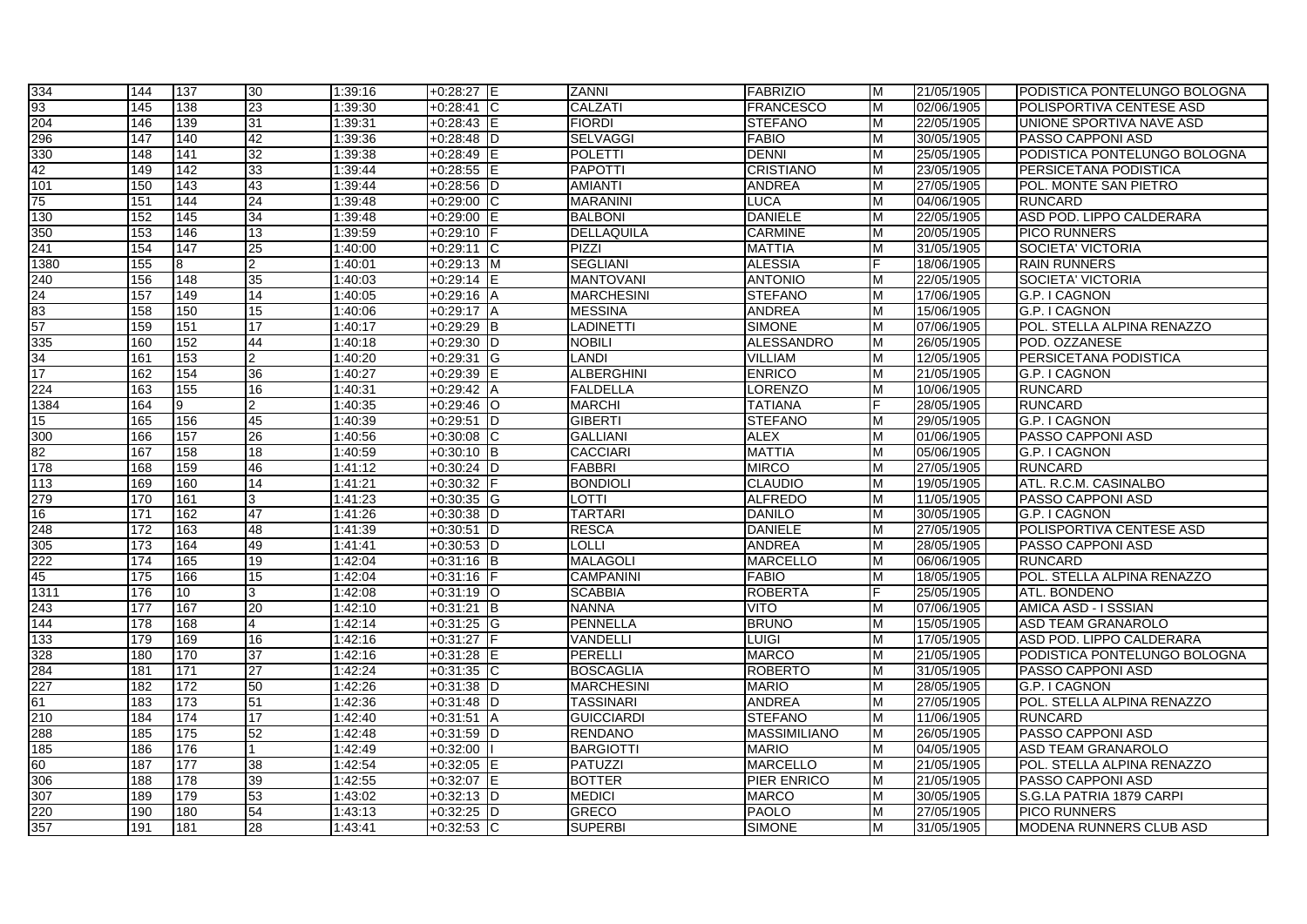| 85   | 192 | 182 | 55              | 1:43:43 | $+0:32:54$ D     | <b>GUIDETTI</b>        | <b>RICCARDO</b>     | М  | 26/05/1905 | G.P. I CAGNON                        |
|------|-----|-----|-----------------|---------|------------------|------------------------|---------------------|----|------------|--------------------------------------|
| 108  | 193 | 183 | 56              | 1:43:43 | $+0.32:55$ D     | <b>NERI</b>            | <b>ANDREA</b>       | M  | 30/05/1905 | <b>RUNCARD</b>                       |
| 215  | 194 | 184 | 18              | 1:43:46 | $+0:32:58$ A     | <b>CORAZZA</b>         | <b>CESARE</b>       | М  | 17/06/1905 | POL. PORTA SARAGOZZA                 |
| 157  | 195 | 185 | 19              | 1:43:56 | $+0:33:07$<br>ΙA | <b>OTTAVI</b>          | <b>ANDREA</b>       | М  | 16/06/1905 | POL. PORTA SARAGOZZA                 |
| 193  | 196 | 186 | $\overline{57}$ | 1:44:17 | $+0:33:28$ D     | <b>PANINI</b>          | <b>ROBERTO</b>      | М  | 26/05/1905 | <b>ATL. CIBENO</b>                   |
| 246  | 197 | 187 | 40              | 1:44:17 | $+0:33:29$ E     | <b>BALETTI</b>         | <b>ANDREA</b>       | м  | 21/05/1905 | POLISPORTIVA CENTESE ASD             |
| 1379 | 198 | 11  | 4               | 1:44:20 | $+0:33:31$ O     | <b>BORGHI</b>          | <b>MICHELA</b>      |    | 24/05/1905 | PODISTICA PONTELUNGO BOLOGNA         |
| 1307 | 199 | 12  | 5               | 1:44:27 | $+0:33:38$ O     | <b>FERRARESE</b>       | <b>RITA</b>         |    | 30/05/1905 | G.P. I CAGNON                        |
| 109  | 200 | 188 | 41              | 1:44:28 | $+0:33:40$       | <b>CALERI</b>          | <b>FEDERICO</b>     | M  | 24/05/1905 | ASD GS AVIS PRATOVECCHIO             |
| 257  | 201 | 189 | 17              | 1:44:29 | $+0:33:40$       | <b>MARCHETTI</b>       | <b>PIERGIORGIO</b>  | M  | 20/05/1905 | <b>ASD RUN IT</b>                    |
| 226  | 202 | 190 | 58              | 1:44:32 | $+0:33:44$ D     | <b>PIRANI</b>          | ALESSANDRO          | M  | 29/05/1905 | G.P. I CAGNON                        |
| 263  | 203 | 191 | 42              | 1:44:33 | $+0:33:44$ E     | <b>PONDRELLI</b>       | <b>DANIELE</b>      | М  | 22/05/1905 | POL. DIL. SANRAFEL                   |
| 169  | 204 | 192 | 43              | 1:44:35 | $+0:33:46$ E     | <b>BOCCHI</b>          | <b>LORENZO</b>      | М  | 24/05/1905 | <b>ATLETICA CORRIFERRARA</b>         |
| 65   | 205 | 193 | $\overline{18}$ | 1:44:35 | $+0:33:46$ F     | <b>DE PAOLI</b>        | <b>ANDREA</b>       | М  | 16/05/1905 | <b>RUNNERS PADOVA</b>                |
| 183  | 206 | 194 | 5               | 1:44:42 | $+0:33:54$ G     | <b>POSSAMAI</b>        | <b>BRUNO</b>        | М  | 14/05/1905 | <b>ATLETICA SAN BIAGIO</b>           |
| 77   | 207 | 195 | 21              | 1:44:45 | $+0:33:56$ B     | <b>CREMONINI</b>       | <b>FABRIZIO</b>     | M  | 05/06/1905 | <b>RUNCARD</b>                       |
| 203  | 208 | 196 | $\overline{22}$ | 1:44:49 | $+0:34:01$ B     | <b>BELLINI</b>         | <b>FEDERICO</b>     | M  | 08/06/1905 | <b>ATLETICA CORRIFERRARA</b>         |
| 205  | 209 | 197 | 3               | 1:44:50 | $+0.34:02$ H     | <b>VALLI</b>           | <b>NADIR</b>        | M  | 06/05/1905 | <b>G.P. ARCI GOODWIN</b>             |
| 202  | 210 | 198 | 29              | 1:44:52 | $+0:34:04$ C     | <b>FURINI</b>          | <b>SIMONE</b>       | M  | 01/06/1905 | <b>ATLETICA CORRIFERRARA</b>         |
| 333  | 211 | 199 | $\overline{19}$ | 1:44:53 | $+0.34:04$       | <b>VOLTA</b>           | <b>GIANNI</b>       | М  | 20/05/1905 | PODISTICA PONTELUNGO BOLOGNA         |
| 107  | 212 | 200 | 59              | 1:44:54 | $+0:34:05$ D     | <b>JANOSI</b>          | <b>BALAZS</b>       | M  | 28/05/1905 | <b>RUNCARD</b>                       |
| 22   | 213 | 201 | 30              | 1:44:56 | $+0:34:08$ C     | <b>ATTI</b>            | <b>ALESSIO</b>      | М  | 31/05/1905 | G.P. I CAGNON                        |
| 1362 | 214 | 13  | 6               | 1:44:59 | $+0:34:10$ O     | <b>PIZZO</b>           | <b>VINCENZA</b>     |    | 30/05/1905 | PASSO CAPPONI ASD                    |
| 286  | 215 | 202 | 31              | 1:44:59 | $+0.34:10$ C     | <b>PATTAVINA</b>       | <b>ALESSANDRO</b>   | M  | 03/06/1905 | PASSO CAPPONI ASD                    |
| 324  | 216 | 203 | 44              | 1:45:03 | $+0:34:14$ E     | <b>LUCERNATI</b>       | <b>LORENZO</b>      | M  | 25/05/1905 | PODISTICA PONTELUNGO BOLOGNA         |
| 321  | 217 | 204 | 20              | 1:45:06 | $+0:34:17$ F     | <b>LANDUCCI</b>        | <b>STEFANO</b>      | М  | 19/05/1905 | PODISTICA PONTELUNGO BOLOGNA         |
| 1332 | 218 | 14  | 6               | 1:45:11 | $+0.34:22$ N     | <b>NASSINI</b>         | <b>FRANCESCA</b>    | F. | 01/06/1905 | ATL AVIS BIBBIENA                    |
| 273  | 219 | 205 | $\overline{45}$ | 1:45:14 | $+0:34:25$ E     | <b>DE STEFANO</b>      | <b>ALFREDO</b>      | M  | 23/05/1905 | PASSO CAPPONI ASD                    |
| 277  | 220 | 206 | 21              | 1:45:14 | $+0:34:25$       | <b>CEVENINI</b>        | <b>SANDRO</b>       | М  | 17/05/1905 | PASSO CAPPONI ASD                    |
| 299  | 221 | 207 | $\overline{22}$ | 1:45:14 | $+0:34:26$       | <b>PEQINI</b>          | <b>EDMOND</b>       | М  | 19/05/1905 | PASSO CAPPONI ASD                    |
| 80   | 222 | 208 | 60              | 1:45:15 | $+0:34:26$ D     | <b>PASSIGLI</b>        | <b>SAMUELE</b>      | М  | 27/05/1905 | G.P. I CAGNON                        |
| 1324 | 223 | 15  |                 | 1:45:15 | $+0:34:27$ N     | <b>ODALDI</b>          | VALENTINA           |    | 09/06/1905 | G.P. I CAGNON                        |
| 145  | 224 | 209 | 20              | 1:45:15 | $+0:34:27$ A     | PIGNATTI MORANO DI CUS | <b>MATTIA GUIDO</b> | M  | 16/06/1905 | POL. PORTA SARAGOZZA                 |
| 179  | 225 | 210 | 23              | 1:45:16 | $+0:34:27$       | <b>TURAZZA</b>         | LORENZO             | M  | 20/05/1905 | POL. PORTA SARAGOZZA                 |
| 331  | 226 | 211 | 24              | 1:45:20 | $+0:34:32$ F     | <b>PRONI</b>           | <b>DAVIDE</b>       | M  | 18/05/1905 | PODISTICA PONTELUNGO BOLOGNA         |
| 310  | 227 | 212 | 6               | 1:45:32 | $+0.34:44$ G     | <b>MUZZIOLI</b>        | <b>DINO</b>         | M  | 14/05/1905 | <b>RUNCARD</b>                       |
| 134  | 228 | 213 | 46              | 1:46:28 | $+0:35:39$<br>ΙE | <b>COLETTA</b>         | <b>PIETRO</b>       | M  | 22/05/1905 | POL. PORTA SARAGOZZA                 |
| 311  | 229 | 214 | 21              | 1:46:35 | $+0:35:46$<br>ΙA | <b>BARONE</b>          | <b>PIERO</b>        | М  | 15/06/1905 | <b>RUNCARD</b>                       |
| 116  | 230 | 215 |                 | 1:46:45 | $+0:35:57$ H     | <b>RIZZA</b>           | <b>GIOVANNI</b>     | М  | 09/05/1905 | <b>RUNNERS PADOVA</b>                |
| 290  | 231 | 216 | $\overline{22}$ | 1:46:58 | $+0:36:10$ A     | <b>CARRESE</b>         | <b>GIACOMO</b>      | М  | 22/06/1905 | PASSO CAPPONI ASD                    |
| 1304 | 232 | 16  |                 | 1:47:03 | $+0.36:14$ O     | <b>BONACCORSI</b>      | <b>SAMANTA</b>      |    | 27/05/1905 | G.S. GABBI ASD                       |
| 1343 | 233 | 17  |                 | 1:47:10 | $+0:36:21$ P     | <b>PIGONI</b>          | <b>CARMEN</b>       |    | 16/05/1905 | <b>ATLETICA MDS PANARIAGROUP ASD</b> |
| 97   | 234 | 217 | 61              | 1:47:25 | $+0:36:36$       | <b>SABBATANI</b>       | <b>EDOARDO</b>      | M  | 26/05/1905 | POL. QUADRILATERO                    |
| 285  | 235 | 218 | 47              | 1:47:38 | $+0.36:49$ E     | PEZZOLI                | <b>DANIELE</b>      | M  | 24/05/1905 | <b>PASSO CAPPONI ASD</b>             |
| 340  | 236 | 219 | 23              | 1:47:54 | $+0:37:05$ B     | <b>STANKOVIC</b>       | <b>GREGORY</b>      | M  | 05/06/1905 | <b>RUNCARD</b>                       |
| 209  | 237 | 220 | 48              | 1:47:54 | +0:37:06 E       | <b>BRIGATI</b>         | <b>GIOVANNI</b>     | M  | 25/05/1905 | <b>RUNCARD</b>                       |
| 352  | 238 | 221 |                 | 1:47:59 | +0:37:10 G       | PELLIZZARDI            | <b>MASSIMO</b>      |    | 11/05/1905 | <b>GUBBIO RUNNERS</b>                |
| 289  | 239 | 222 | 49              | 1:48:07 | $+0:37:19$ E     | <b>SOTIROPULOS</b>     | <b>GIOVANNI</b>     | М  | 23/05/1905 | PASSO CAPPONI ASD                    |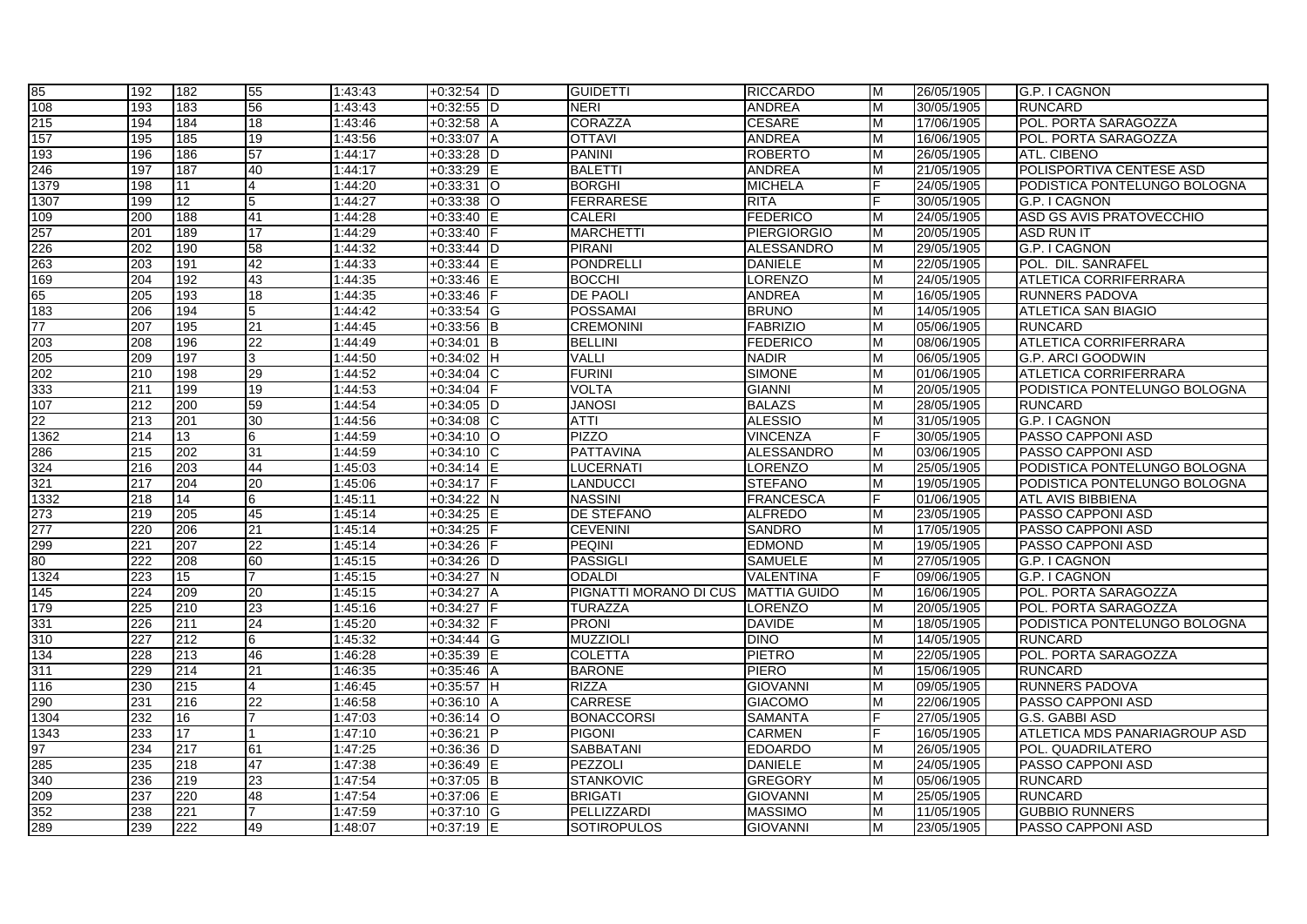| 249             | 240 | 223 | 8               | 1:48:10 | $+0:37:22$ G      | <b>MELLONI</b>     | <b>LUIGI</b>        | М | 14/05/1905 | POLISPORTIVA CENTESE ASD      |
|-----------------|-----|-----|-----------------|---------|-------------------|--------------------|---------------------|---|------------|-------------------------------|
| 50              | 241 | 224 | 50              | 1:48:39 | $+0:37:51$ E      | <b>DE BIASE</b>    | <b>ATTILIO</b>      | м | 23/05/1905 | POL. STELLA ALPINA RENAZZO    |
| 239             | 242 | 225 | $\overline{32}$ | 1:48:41 | $+0:37:53$ C      | <b>ZANETTIN</b>    | <b>MANUEL</b>       | M | 04/06/1905 | ASD FIDAS GNARRO JET MATTEI   |
| 53              | 243 | 226 | 33              | 1:48:46 | $+0:37:58$        | <b>GALLERANI</b>   | <b>BRUNO</b>        | M | 04/06/1905 | POL. STELLA ALPINA RENAZZO    |
| 124             | 244 | 227 | $\overline{24}$ | 1:48:48 | $+0:38:00$ B      | <b>COSTANTINI</b>  | <b>GIANLUCA</b>     | M | 06/06/1905 | <b>RUNCARD</b>                |
| 218             | 245 | 228 | 62              | 1:48:49 | $+0:38:01$<br>ID  | <b>CATTOLI</b>     | <b>ETTORE</b>       | M | 27/05/1905 | <b>CIRCOLO GHINELLI</b>       |
| 43              | 246 | 229 | 34              | 1:48:50 | $+0:38:01$<br>IС  | LANZINI            | <b>FABIO</b>        | M | 03/06/1905 | <b>CIRCOLO GHINELLI</b>       |
| 58              | 247 | 230 | 51              | 1:48:56 | $+0:38:08$        | <b>MALAGUTI</b>    | <b>MICHELE</b>      | M | 23/05/1905 | POL. STELLA ALPINA RENAZZO    |
| 13              | 248 | 231 | 52              | 1:49:02 | $+0:38:13$        | <b>GAGLIANI</b>    | <b>DAVIDE</b>       | м | 23/05/1905 | G.P. I CAGNON                 |
| 171             | 249 | 232 | $\overline{35}$ | 1:49:02 | $+0.38:13$ C      | <b>GALLERANI</b>   | <b>MATTEO</b>       | м | 01/06/1905 | POL. STELLA ALPINA RENAZZO    |
| 1338            | 250 | 18  | 3               | 1:49:03 | $+0:38:14$ M      | <b>BONETTI</b>     | COSTANZA            |   | 20/06/1905 | POL. PORTA SARAGOZZA          |
| 186             | 251 | 233 | 53              | 1:49:04 | $+0:38:15$ E      | <b>CESARI</b>      | <b>GABRIELE</b>     | M | 22/05/1905 | POL. PORTA SARAGOZZA          |
| 268             | 252 | 234 | 54              | 1:49:17 | $+0:38:29$        | SANSOLINO          | <b>VINCENZO</b>     | M | 24/05/1905 | PASSO CAPPONI ASD             |
| 90              | 253 | 235 | $\overline{25}$ | 1:49:19 | $+0:38:30$ B      | <b>MEZZETTI</b>    | <b>FEDERICO</b>     | м | 05/06/1905 | POL. MONTE SAN PIETRO         |
| 287             | 254 | 236 | 63              | 1:49:28 | $+0:38:39$<br>ID  | <b>DE BERARDIS</b> | <b>ALESSANDRO</b>   | M | 29/05/1905 | PASSO CAPPONI ASD             |
| 1339            | 255 | 19  | 8               | 1:49:28 | $+0:38:39$ O      | QUERZE'            | <b>SILVIA</b>       |   | 28/05/1905 | 9.92 RUNNING ASD              |
| 100             | 256 | 237 | 55              | 1:49:30 | $+0:38:42$        | <b>BOCCIA</b>      | <b>GERARDO</b>      | M | 23/05/1905 | <b>ASD TEAM GRANAROLO</b>     |
| 319             | 257 | 238 | 36              | 1:49:37 | $+0:38:48$ C      | <b>GORI</b>        | <b>LORENZO</b>      | м | 01/06/1905 | PODISTICA PONTELUNGO BOLOGNA  |
| 237             | 258 | 239 | 64              | 1:49:38 | $+0:38:49$<br>ID  | <b>SERGI</b>       | <b>GELSOMINO</b>    | M | 28/05/1905 | ASD FIDAS GNARRO JET MATTEI   |
| 105             | 259 | 240 | 23              | 1:49:41 | $+0:38:52$ A      | <b>BATTAGLIA</b>   | <b>STEFANO</b>      | M | 15/06/1905 | <b>RUNCARD</b>                |
| 1383            | 260 | 20  | 8               | 1:49:47 | $+0:38:59$ N      | PIRAZZINI          | <b>CHIARA</b>       |   | 01/06/1905 | G.P. I CAGNON                 |
| 230             | 261 | 241 | 65              | 1:49:53 | $+0:39:05$<br>ID  | <b>CIAFARDINI</b>  | <b>PAOLO</b>        | M | 30/05/1905 | ASD FIDAS GNARRO JET MATTEI   |
| 1354            | 262 | 21  | 9               | 1:49:58 | $+0.39:09$<br>lO. | <b>PERRONE</b>     | <b>FILOMENA</b>     |   | 26/05/1905 | <b>RUNCARD</b>                |
| 262             | 263 | 242 | $\overline{2}$  | 1:49:58 | $+0:39:10$        | <b>CATOZZI</b>     | <b>GIANCARLO</b>    | M | 04/05/1905 | POL. DIL. SANRAFEL            |
| 1353            | 264 | 22  | $\mathcal{P}$   | 1:50:00 | $+0:39:12$ P      | <b>CAVINATO</b>    | <b>MARZIA</b>       |   | 19/05/1905 | ATL. FOREDIL MACCHINE PADOVA  |
| 153             | 265 | 243 | 25              | 1:50:04 | $+0:39:15$        | <b>GRITTI</b>      | <b>FABRIZIO</b>     | M | 16/05/1905 | O.S.A. ORG.SPORTIVA ALPINISTI |
| 1340            | 266 | 23  | 3               | 1:50:04 | $+0.39:15$ P      | <b>POLETTI</b>     | <b>MARIA PIERA</b>  |   | 20/05/1905 | O.S.A. ORG.SPORTIVA ALPINISTI |
| 1306            | 267 | 24  | 9               | 1:50:05 | $+0:39:16$ N      | <b>BORGHI</b>      | <b>DANILA</b>       |   | 31/05/1905 | G.P. I CAGNON                 |
| 189             | 268 | 244 | 37              | 1:50:05 | $+0:39:16$<br>ТC  | <b>RIGOLIN</b>     | <b>RICCARDO</b>     | M | 31/05/1905 | <b>A.S.D TEAM SPARTANS</b>    |
| 19              | 269 | 245 | 24              | 1:50:06 | $+0:39:17$<br>A   | <b>FOLCHI</b>      | <b>ANDREA</b>       | M | 15/06/1905 | G.P. I CAGNON                 |
| 345             | 270 | 246 | $\overline{56}$ | 1:50:07 | $+0:39:18$<br>IE  | <b>MALAGUTI</b>    | <b>GIORDANO</b>     | м | 23/05/1905 | 9,92 RUNNING ASD              |
| 23              | 271 | 247 | 25              | 1:50:09 | $+0:39:20$ A      | <b>FRANCESCHI</b>  | <b>RUDI</b>         | м | 11/06/1905 | POL. QUADRILATERO             |
| 1320            | 272 | 25  | 10 <sup>1</sup> | 1:50:13 | $+0:39:25$ N      | PEZZOLI            | <b>MARA</b>         |   | 01/06/1905 | POL. PORTA SARAGOZZA          |
| 1335            | 273 | 26  | 11              | 1:50:31 | $+0:39:43$ N      | <b>CAVARA</b>      | <b>MONICA</b>       |   | 04/06/1905 | WOMAN TRIATHLON ITALIA A.S.D. |
| 74              | 274 | 248 | 57              | 1:50:41 | $+0:39:52$        | <b>BENERICETTI</b> | <b>LUCA</b>         | м | 21/05/1905 | <b>RUNCARD</b>                |
| 233             | 275 | 249 | $\overline{58}$ | 1:50:46 | $+0:39:57$        | <b>MONTANO</b>     | <b>LEONARDO</b>     | м | 22/05/1905 | ASD FIDAS GNARRO JET MATTEI   |
| 37              | 276 | 250 | 66              | 1:51:04 | $+0:40:16$ D      | <b>BONFIGLIO</b>   | <b>ANTONIO</b>      | м | 26/05/1905 | PERSICETANA PODISTICA         |
| 1328            | 277 | 27  | 10              | 1:51:14 | $+0:40:25$ O      | <b>FANTINI</b>     | <b>SABRINA</b>      |   | 29/05/1905 | <b>RUNCARD</b>                |
| 125             | 278 | 251 | 59              | 1:51:16 | $+0:40:28$        | <b>GUERRA</b>      | <b>DENIS</b>        | M | 25/05/1905 | <b>RUNCARD</b>                |
| 355             | 279 | 252 | 26              | 1:51:24 | $+0:40:36$<br>ΙA  | <b>BRIAMONTE</b>   | <b>NICCOLO</b>      | M | 10/06/1905 | <b>RUNCARD</b>                |
| 358             | 280 | 253 | 60              | 1:51:28 | $+0.40:40$ E      | <b>PAGANELLI</b>   | <b>EUGENIO</b>      | м | 25/05/1905 | <b>RUNCARD</b>                |
| 260             | 281 | 254 | 67              | 1:51:34 | $+0:40:45$ D      | FRIZ               | <b>STEFANO</b>      | M | 26/05/1905 | <b>RUNCARD</b>                |
|                 | 282 | 255 | 26              | 1:51:41 | $+0:40:52$        | <b>GRIMANDI</b>    | <b>FABRIZIO</b>     | м | 18/05/1905 | PERSICETANA PODISTICA         |
| $\frac{33}{41}$ | 283 | 256 | 27              | 1:51:44 | $+0.40:55$ F      | <b>MARCHESINI</b>  | <b>MASSIMILIANO</b> | м | 18/05/1905 | PERSICETANA PODISTICA         |
| 301             | 284 | 257 | 68              | 1:51:45 | $+0.40:56$ D      | <b>PELLEGRINI</b>  | <b>STEFANO</b>      | м | 26/05/1905 | PASSO CAPPONI ASD             |
| 160             | 285 | 258 | 61              | 1:52:05 | $+0:41:17$ E      | <b>COGORNO</b>     | ANDREA              | м | 24/05/1905 | <b>ATLETICA CORRIFERRARA</b>  |
| 1305            | 286 | 28  | 11              | 1:52:11 | $+0.41:22$ O      | LUCARINI           | <b>ELEONORA</b>     |   | 27/05/1905 | <b>ATLETICA BLIZZARD</b>      |
| 232             | 287 | 259 | 62              | 1:52:13 | $+0:41:25$ E      | <b>MAGNANI</b>     | <b>PAOLO</b>        | M | 21/05/1905 | ASD FIDAS GNARRO JET MATTEI   |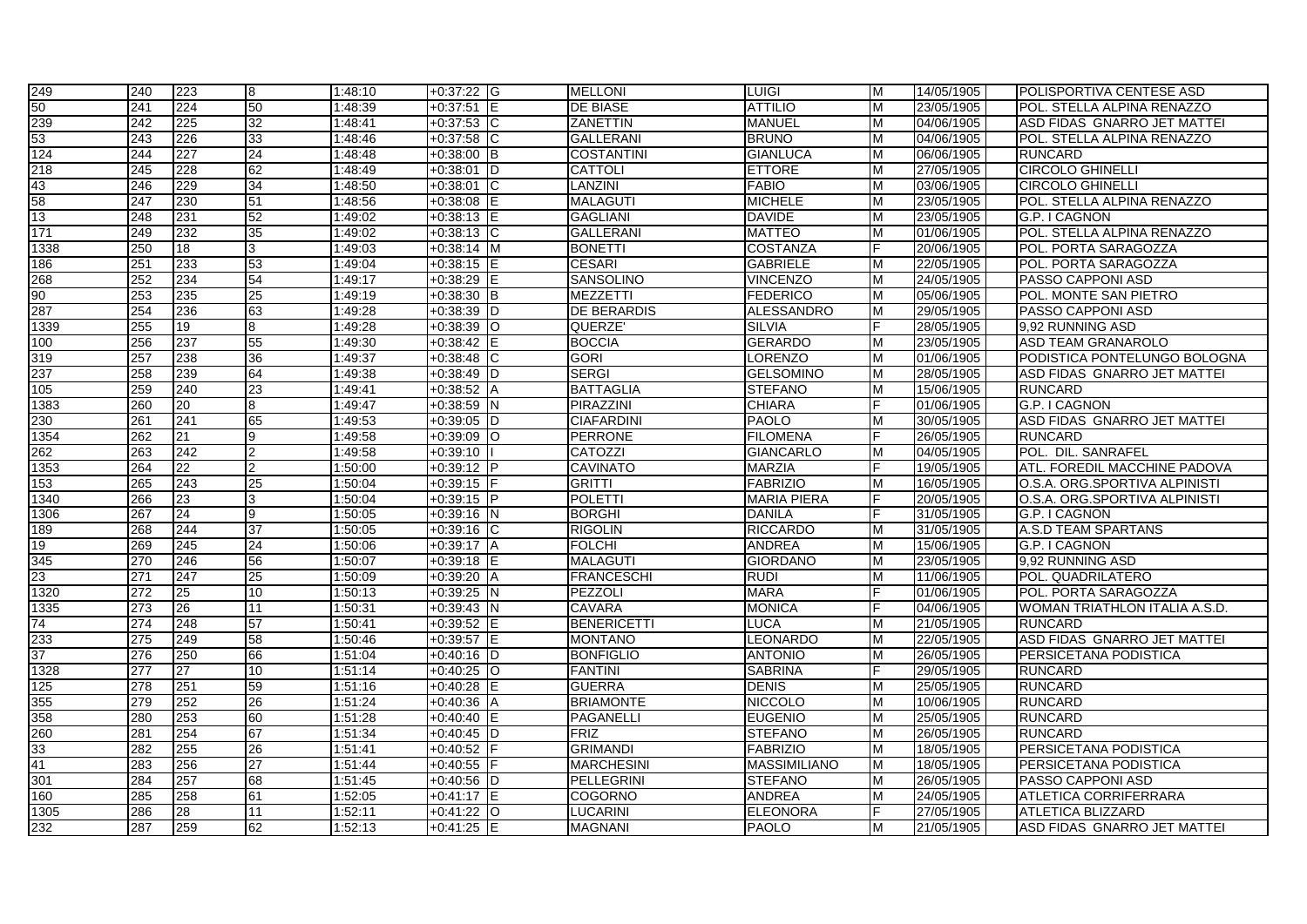| 1345                                                     | 288 | 29  | 12              | 1:52:20 | $+0:41:32$ N            | <b>MELLONI</b>     | <b>SARA</b>         | F | 31/05/1905 | <b>ATLETICA CORRIFERRARA</b>   |
|----------------------------------------------------------|-----|-----|-----------------|---------|-------------------------|--------------------|---------------------|---|------------|--------------------------------|
|                                                          | 289 | 260 | 63              | 1:52:32 | +0:41:44 E              | <b>MODENINI</b>    | <b>MICHELE</b>      | M | 23/05/1905 | <b>PASSO CAPPONI ASD</b>       |
| $\frac{292}{55}$<br>$\frac{31}{322}$<br>$\frac{322}{21}$ | 290 | 261 | 69              | 1:52:38 | $+0.41:49$ D            | GOVONI             | <b>IVAN</b>         | M | 29/05/1905 | POL. STELLA ALPINA RENAZZO     |
|                                                          | 291 | 262 | 28              | 1:52:41 | $+0.41:53$              | <b>PUTTINI</b>     | <b>UMBERTO</b>      | М | 20/05/1905 | PERSICETANA PODISTICA          |
|                                                          | 292 | 263 | 9               | 1:52:43 | $+0.41:55$ G            | <b>LODOVISI</b>    | <b>STEFANO</b>      | м | 12/05/1905 | PODISTICA PONTELUNGO BOLOGNA   |
|                                                          | 293 | 264 | 26              | 1:52:45 | $+0:41:56$ B            | <b>FRASCARI</b>    | <b>GABRIELE</b>     | м | 05/06/1905 | G.P. I CAGNON                  |
| 196                                                      | 294 | 265 | 10              | 1:52:45 | $+0.41:56$ G            | <b>OTTAVI</b>      | <b>MASSIMO</b>      | M | 15/05/1905 | POL. PORTA SARAGOZZA           |
| 313                                                      | 295 | 266 | 64              | 1:52:53 | $+0:42:05$ E            | <b>BOLOGNA</b>     | <b>BOLOGNA</b>      | M | 21/05/1905 | <b>RUNCARD</b>                 |
| 258                                                      | 296 | 267 | 11              | 1:52:56 | +0:42:07 G              | <b>LANZONE</b>     | ELIO COSTANZO       | M | 13/05/1905 | LIB. FORNO SERGIO BENETTI      |
| 141                                                      | 297 | 268 | 29              | 1:52:56 | $+0:42:07$              | <b>CAVANI</b>      | <b>GRAZIANO</b>     | м | 17/05/1905 | <b>RUNCARD</b>                 |
| 293                                                      | 298 | 269 | 30              | 1:53:19 | $+0:42:30$              | <b>BUDRIESI</b>    | <b>STEFANO</b>      | м | 19/05/1905 | PASSO CAPPONI ASD              |
| 148                                                      | 299 | 270 | 70              | 1:53:22 | $+0:42:33$ D            | <b>LOMBINI</b>     | <b>MATTEO</b>       | M | 30/05/1905 | POL. PORTA SARAGOZZA           |
| 1342                                                     | 300 | 30  | 13              | 1:53:38 | $+0:42:50$ N            | <b>CAVALIERI</b>   | <b>ERICA</b>        |   | 31/05/1905 | <b>ATLETICA CORRIFERRARA</b>   |
| 170                                                      | 301 | 271 | $\overline{38}$ | 1:53:39 | $+0.42:50$ C            | <b>BONAZZA</b>     | <b>FABIO</b>        | м | 31/05/1905 | <b>ATLETICA CORRIFERRARA</b>   |
| 1352                                                     | 302 | 31  | 4               | 1:53:40 | $+0:42:51$              | <b>FASOLO</b>      | <b>TIZIANA</b>      |   | 12/05/1905 | ATL. FOREDIL MACCHINE PADOVA   |
| က                                                        | 303 | 272 | 27              | 1:53:42 | $+0:42:53$ B            | POZZANA            | <b>GIOVANNI</b>     | м | 07/06/1905 | PASSO CAPPONI ASD              |
| 1334                                                     | 304 | 32  | 14              | 1:53:44 | $+0:42:55$ N            | <b>GIOACHIN</b>    | <b>GIULIA</b>       |   | 07/06/1905 | <b>BUSHIDO TRI&amp;RUN</b>     |
| 1313                                                     | 305 | 33  | $\overline{12}$ | 1:53:53 | $+0:43:04$ O            | <b>MATTIAZZO</b>   | <b>FEDERICA</b>     |   | 27/05/1905 | S.E.F. VIRTUS EMILSIDER BO     |
| 150                                                      | 306 | 273 | $\overline{12}$ | 1:53:56 | $+0.43:08$ G            | <b>MINARELLI</b>   | <b>MAURIZIO</b>     | M | 13/05/1905 | LOLLIAUTO ASD                  |
| 1301                                                     | 307 | 34  | $\overline{13}$ | 1:54:01 | $+0.43:12$ O            | VUILLEMENOT        | <b>NADEGE</b>       |   | 26/05/1905 | LOLLIAUTO ASD                  |
| 291<br>259                                               | 308 | 274 | 39              | 1:54:07 | $+0.43:18$ C            | <b>FLAMINI</b>     | <b>LORENZO</b>      | M | 01/06/1905 | PASSO CAPPONI ASD              |
|                                                          | 309 | 275 | 71              | 1:54:08 | $+0:43:19$ D            | <b>TOMMASINI</b>   | <b>STEFANO</b>      | M | 28/05/1905 | <b>RUNCARD</b>                 |
| 1385                                                     | 310 | 35  | 15              | 1:54:20 | $+0:43:32$ N            | <b>ALBERTINI</b>   | <b>MARTINA</b>      |   | 05/06/1905 | <b>RUNCARD</b>                 |
| 182                                                      | 311 | 276 | 65              | 1:54:54 | $+0:44:05$<br>IE.       | <b>FAGGIN</b>      | <b>FABIO</b>        | м | 25/05/1905 | ATL. FOREDIL MACCHINE PADOVA   |
| 1355                                                     | 312 | 36  | 14              | 1:55:12 | $+0.44:24$ O            | <b>CECCARELLI</b>  | <b>KATIA</b>        | F | 26/05/1905 | <b>RUNCARD</b>                 |
| 297<br>87                                                | 313 | 277 | 66              | 1:55:19 | $+0:44:31$              | <b>GONDONI</b>     | <b>MASSIMILIANO</b> | M | 22/05/1905 | PASSO CAPPONI ASD              |
|                                                          | 314 | 278 | 31              | 1:55:19 | $+0:44:31$              | <b>CAVALLINI</b>   | WERTHER             | м | 19/05/1905 | G.P. I CAGNON                  |
| $rac{36}{88}$                                            | 315 | 279 | 67              | 1:55:20 | $+0.44:31$<br>ΙE        | NOLE'              | <b>GABRIELE</b>     | M | 22/05/1905 | G.P. I CAGNON                  |
| 1331                                                     | 316 | 37  | 16              | 1:55:24 | $+0:44:35$ N            | <b>ZIOTTI</b>      | <b>ELISA</b>        |   | 01/06/1905 | <b>SALCUS</b>                  |
| 344<br>26                                                | 317 | 280 | 68              | 1:55:34 | $+0.44:46$<br>IE        | <b>VIGNOCCHI</b>   | <b>MIRCO</b>        | М | 23/05/1905 | <b>SOCIETA' VICTORIA</b>       |
|                                                          | 318 | 281 | $\overline{27}$ | 1:55:35 | $+0.44:47$ A            | <b>BONORA</b>      | <b>MARTINO</b>      | м | 10/06/1905 | G.P. I CAGNON                  |
| 1378                                                     | 319 | 38  | 15              | 1:55:35 | $+0.44:47$ O            | <b>FRANCIA</b>     | VALENTINA           |   | 25/05/1905 | <b>RUNCARD</b>                 |
| 159                                                      | 320 | 282 | 69              | 1:55:43 | $+0.44:55$ E            | <b>CAVALLINI</b>   | <b>VITTORIO</b>     | м | 23/05/1905 | <b>ATLETICA CORRIFERRARA</b>   |
| 1361                                                     | 321 | 39  | 16              | 1:55:56 | $+0:45:07$ O            | <b>TORELLI</b>     | <b>VENUSTA</b>      | Е | 29/05/1905 | POLISPORTIVA CENTESE ASD       |
| 1349                                                     | 322 | 40  | 17              | 1:56:04 | $+0:45:16$<br><b>IO</b> | <b>BENINI</b>      | <b>ELISA</b>        |   | 26/05/1905 | <b>ATLETICA CORRIFERRARA</b>   |
| 1308                                                     | 323 | 41  | 5               | 1:56:10 | $+0:45:21$<br>IP.       | TUMINO             | <b>DANIELA</b>      |   | 20/05/1905 | PERSICETANA PODISTICA          |
| 121                                                      | 324 | 283 | 5               | 1:56:19 | $+0:45:30$ H            | <b>SCARPOLINI</b>  | <b>LUIGI</b>        | м | 06/05/1905 | A.S.D. LA RUSTICA PESCANTINA   |
| 351                                                      | 325 | 284 | 13              | 1:56:26 | $+0.45:37$<br>ΙG        | <b>DONINI</b>      | <b>GIOVANNI</b>     | M | 14/05/1905 | G.P. LA GUGLIA SASSUOLO S.S.D. |
| 1341                                                     | 326 | 42  | 18              | 1:56:27 | $+0:45:38$<br>IО        | <b>CANDELARESI</b> | <b>ELFRIDA</b>      |   | 30/05/1905 | <b>ATLETICA CORRIFERRARA</b>   |
| 190                                                      | 327 | 285 | 40              | 1:56:28 | $+0.45:39$ C            | <b>GAMBERONI</b>   | <b>ENRICO</b>       | м | 03/06/1905 | <b>ATLETICA CORRIFERRARA</b>   |
| 167                                                      | 328 | 286 | 72              | 1:56:32 | $+0.45:43$ D            | <b>RIZZI</b>       | <b>NICOLA</b>       | м | 28/05/1905 | <b>ATLETICA CORRIFERRARA</b>   |
| 1322                                                     | 329 | 43  | 19              | 1:57:08 | $+0.46:20$ O            | <b>DOLZANI</b>     | <b>MIRELLA</b>      |   | 25/05/1905 | <b>RUNCARD</b>                 |
| 271                                                      | 330 | 287 | 70              | 1:57:16 | $+0.46:28$              | <b>BICOCCHI</b>    | <b>LAMBERTO</b>     | м | 22/05/1905 | PASSO CAPPONI ASD              |
| 154                                                      | 331 | 288 | 41              | 1:57:25 | $+0.46:37$ C            | <b>GAMBOCCI</b>    | <b>ANTONIO</b>      | м | 04/06/1905 | CORRI FORREST ASSOCIAZIONE SPO |
| 211                                                      | 332 | 289 | 71              | 1:57:32 | $+0.46:44$<br>ΙE        | ZAMBELLI           | LUCA                | м | 23/05/1905 | <b>RUNCARD</b>                 |
| 1316                                                     | 333 | 44  | 20              | 1:57:41 | $+0.46.53$ O            | <b>CASTELVETRI</b> | <b>ALESSANDRA</b>   |   | 26/05/1905 | POL. STELLA ALPINA RENAZZO     |
| 94                                                       | 334 | 290 | 14              | 1:58:05 | $+0:47:16$ G            | <b>FONTANA</b>     | <b>MAURIZIO</b>     |   | 13/05/1905 | G.P. AVIS SUZZARA              |
| 1347                                                     | 335 | 45  | 21              | 1:58:06 | $+0:47:18$ O            | <b>OCCARI</b>      | <b>MARIANGELA</b>   | F | 25/05/1905 | <b>ATLETICA CORRIFERRARA</b>   |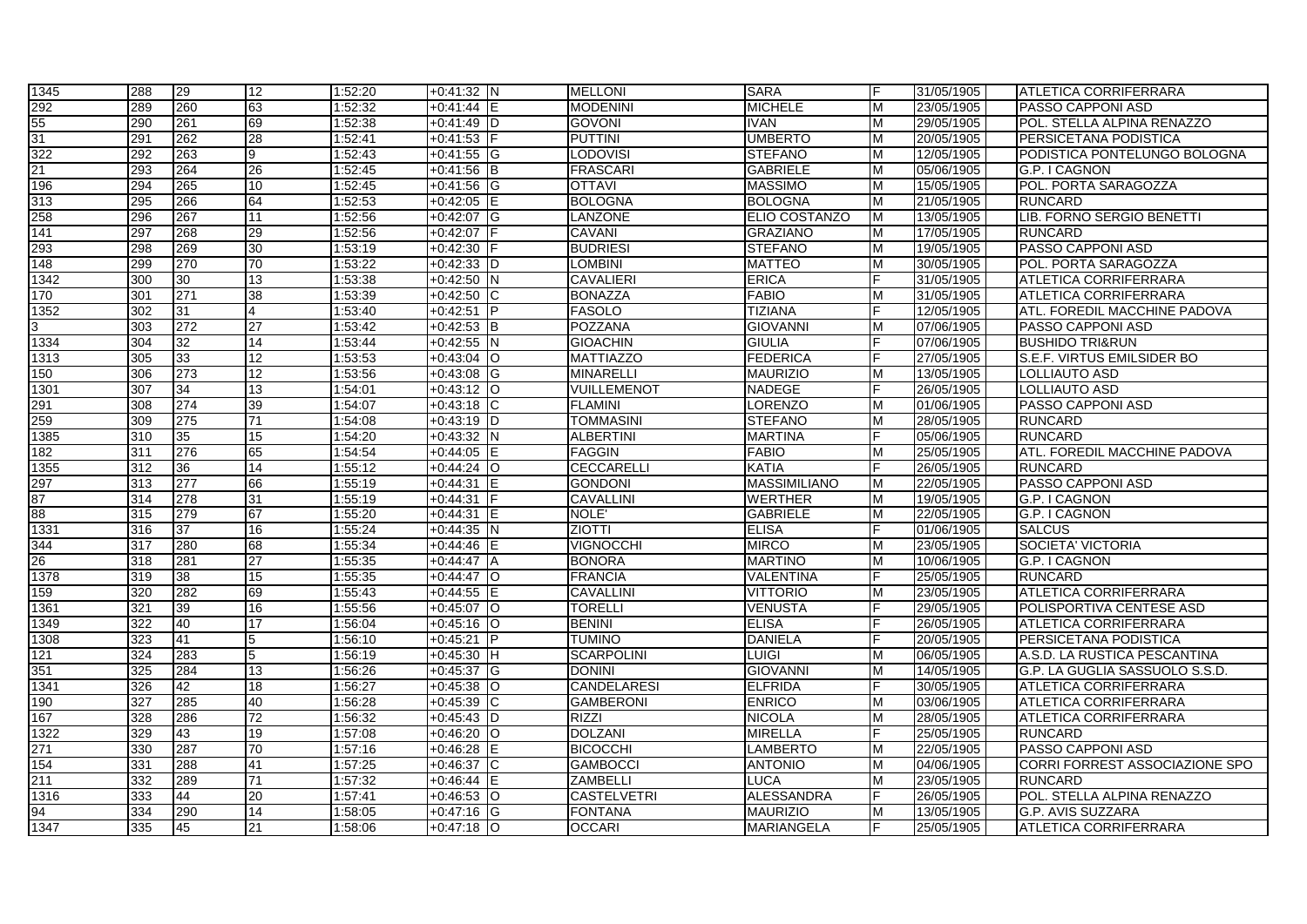| 1318 | 336              | 46  | 22              | 1:58:11 | $+0:47:22$ O      | <b>GUERNELLI</b>   | <b>LORELLA</b>     |   | 22/05/1905 | POL. STELLA ALPINA RENAZZO          |
|------|------------------|-----|-----------------|---------|-------------------|--------------------|--------------------|---|------------|-------------------------------------|
| 54   | 337              | 291 | 73              | 1:58:31 | $+0:47:42$ D      | <b>GARDO</b>       | <b>GIANLUCA</b>    | M | 27/05/1905 | POL. STELLA ALPINA RENAZZO          |
| 1312 | 338              | 47  | 17              | 1:58:31 | $+0.47:43$ N      | <b>ANSALONI</b>    | <b>ANNA</b>        |   | 02/06/1905 | IPOL. STELLA ALPINA RENAZZO         |
| 191  | 339              | 292 | 74              | 1:58:35 | $+0.47:47$ D      | <b>SANDRI</b>      | <b>LUCA</b>        | M | 26/05/1905 | <b>VERDE PISELLO GROUP MILANO</b>   |
| 149  | 340              | 293 | 28              | 1:58:36 | $+0:47:47$<br>Iв  | <b>MISTRONI</b>    | <b>VALERIO</b>     | M | 07/06/1905 | POL. PORTA SARAGOZZA                |
| 1381 | 341              | 48  | 18              | 1:59:07 | $+0:48:19$ N      | <b>COSTA</b>       | <b>CHARLOTTE</b>   |   | 09/06/1905 | <b>RUNCARD</b>                      |
| 1372 | $\overline{342}$ | 49  | 19              | 1:59:19 | $+0:48:30$<br>İΝ  | <b>ALBERTINI</b>   | <b>BELINDA</b>     |   | 31/05/1905 | PASSO CAPPONI ASD                   |
| 228  | 343              | 294 | 42              | 1:59:32 | $+0.48:44$ C      | <b>BERTOLOTTI</b>  | PIERO              | M | 02/06/1905 | G.P. I CAGNON                       |
| 1348 | 344              | 50  | 6               | 1:59:41 | $+0:48:53$ P      | <b>ROMANI</b>      | <b>ELISA</b>       |   | 18/05/1905 | <b>ATLETICA CORRIFERRARA</b>        |
| 131  | 345              | 295 | 15              | 1:59:46 | $+0.48:58$ G      | SOLDATI            | <b>FABRIZIO</b>    | M | 13/05/1905 | ASD POD. LIPPO CALDERARA            |
| 28   | 346              | 296 | 72              | 1:59:54 | $+0:49:05$ E      | <b>GIORIO</b>      | <b>MARCO</b>       | м | 24/05/1905 | <b>ASD TEAM GRANAROLO</b>           |
| 1330 | 347              | 51  | 20              | 2:00:01 | $+0:49:12$ N      | <b>ROGULSKA</b>    | <b>BARBARA</b>     |   | 01/06/1905 | G.P. I CAGNON                       |
| 295  | 348              | 297 | 43              | 2:00:10 | $+0.49:21$ C      | VEZZANI            | <b>MANUELE</b>     | M | 31/05/1905 | PASSO CAPPONI ASD                   |
| 1368 | 349              | 52  | 23              | 2:00:10 | $+0.49:21$<br>lO. | <b>MEZZANOTTE</b>  | <b>MARIA ADELE</b> |   | 29/05/1905 | PASSO CAPPONI ASD                   |
| 1326 | 350              | 53  | 24              | 2:00:12 | $+0.49:23$ O      | <b>SACCHELLI</b>   | <b>SARA</b>        |   | 30/05/1905 | <b>ASD TEAM GRANAROLO</b>           |
| 278  | 351              | 298 | 32              | 2:01:18 | $+0:50:30$        | <b>SIGNORILE</b>   | <b>DOMENICO</b>    | M | 17/05/1905 | PASSO CAPPONI ASD                   |
| 95   | 352              | 299 | 75              | 2:01:33 | $+0:50:44$ D      | CORAZZARI          | <b>RICCARDO</b>    | M | 26/05/1905 | <b>PICO RUNNERS</b>                 |
| 225  | 353              | 300 | 33              | 2:01:35 | $+0:50:47$        | <b>CAPITANO</b>    | <b>ROBERTO</b>     | M | 16/05/1905 | <b>RUNCARD</b>                      |
| 223  | 354              | 301 | 44              | 2:01:35 | $+0.50:47$ C      | <b>PLESSI</b>      | <b>MASSIMO</b>     | M | 31/05/1905 | <b>RUNCARD</b>                      |
| 1382 | 355              | 54  | 25              | 2:01:54 | $+0:51:05$ O      | <b>MARZOCCHI</b>   | MAILA              |   | 26/05/1905 | <b>RUNCARD</b>                      |
| 30   | 356              | 302 | 34              | 2:02:15 | $+0:51:27$        | <b>ANDOLFO</b>     | <b>SERGIO</b>      | м | 16/05/1905 | PERSICETANA PODISTICA               |
| 184  | 357              | 303 | 16              | 2:02:18 | $+0:51:30$ G      | <b>RUFFINI</b>     | <b>ALFREDO</b>     | M | 13/05/1905 | <b>RUNCARD</b>                      |
| 1370 | 358              | 55  | 26              | 2:02:21 | $+0.51:33$ O      | <b>BALBONI</b>     | <b>TIZIANA</b>     |   | 23/05/1905 | PASSO CAPPONI ASD                   |
| 282  | 359              | 304 | 17              | 2:02:25 | $+0:51:37$ G      | <b>OGNIBENE</b>    | <b>GIAN LUCA</b>   | M | 15/05/1905 | PASSO CAPPONI ASD                   |
| 231  | 360              | 305 | 76              | 2:02:30 | $+0:51:42$ D      | DI GERMANIO        | <b>ANDREA</b>      | M | 29/05/1905 | ASD FIDAS GNARRO JET MATTEI         |
| 1376 | 361              | 56  |                 | 2:02:36 | $+0.51:47$ P      | <b>BOTTAZZI</b>    | <b>EMANUELA</b>    |   | 19/05/1905 | <b>RUNCARD</b>                      |
| 1317 | 362              | 57  | 21              | 2:02:38 | $+0:51:49$ N      | DIAMANTI           | <b>OKSANA</b>      |   | 05/06/1905 | <b>ATLETICA BLIZZARD</b>            |
| 48   | 363              | 306 | 73              | 2:02:40 | $+0:51:52$ E      | <b>CAVICCHI</b>    | <b>ENRICO</b>      | M | 23/05/1905 | POL. STELLA ALPINA RENAZZO          |
| 52   | 364              | 307 | 74              | 2:02:48 | $+0:51:59$ E      | <b>FERIOLI</b>     | ANDREA             | м | 25/05/1905 | POL. STELLA ALPINA RENAZZO          |
| 316  | 365              | 308 | 77              | 2:02:53 | $+0:52:04$ D      | <b>BRINI</b>       | <b>FEDERICO</b>    | м | 26/05/1905 | PODISTICA PONTELUNGO BOLOGNA        |
| 78   | 366              | 309 | 45              | 2:02:53 | $+0:52:05$ C      | <b>BELLAGAMBA</b>  | <b>DANIELE</b>     | M | 01/06/1905 | <b>RUNCARD</b>                      |
| 1369 | 367              | 58  | 27              | 2:03:05 | $+0.52:16$ O      | <b>BERTACCHINI</b> | LAURA              |   | 28/05/1905 | PASSO CAPPONI ASD                   |
| 1374 | 368              | 59  | 22              | 2:03:19 | $+0:52:30$ N      | <b>SERRA</b>       | <b>MICHELA</b>     |   | 02/06/1905 | PASSO CAPPONI ASD                   |
| 111  | 369              | 310 | 28              | 2:04:02 | $+0:53:13$<br>ΙA  | <b>TURRINI</b>     | <b>FRANCESCO</b>   | M | 14/06/1905 | <b>BUSHIDO TRI&amp;RUN</b>          |
| 12   | 370              | 311 | 46              | 2:04:37 | $+0.53:48$ C      | <b>PALMIERI</b>    | <b>RAFFAELE</b>    | M | 02/06/1905 | G.P. I CAGNON                       |
| 244  | 371              | 312 | 47              | 2:04:46 | $+0:53:57$ C      | <b>ARDIZZONI</b>   | <b>FEDERICO</b>    | M | 03/06/1905 | 9,92 RUNNING ASD                    |
| 323  | 372              | 313 | $6\overline{6}$ | 2:04:50 | $+0:54:02$ H      | <b>LORENZINI</b>   | <b>CLAUDIO</b>     | M | 08/05/1905 | PODISTICA PONTELUNGO BOLOGNA        |
| 252  | 373              | 314 | 3               | 2:04:50 | $+0:54:02$        | <b>MARRI</b>       | <b>FABIO</b>       | м | 03/05/1905 | <b>MODENA RUNNERS CLUB ASD</b>      |
| 91   | 374              | 315 | 75              | 2:04:58 | $+0.54:09$ E      | <b>NEGOZIO</b>     | <b>ROBERTO</b>     | м | 23/05/1905 | <b>BUSHIDO TRI&amp;RUN</b>          |
| 1344 | 375              | 60  | 23              | 2:05:07 | $+0:54:18$ N      | <b>GUARISE</b>     | <b>MICHELA</b>     |   | 03/06/1905 | <b>ATLETICA CORRIFERRARA</b>        |
| 165  | 376              | 316 | 76              | 2:05:07 | $+0:54:18$ E      | <b>MORETTO</b>     | <b>ANDREA</b>      | M | 25/05/1905 | <b>ATLETICA CORRIFERRARA</b>        |
| 1358 | 377              | 61  | $\overline{8}$  | 2:05:08 | $+0:54:19$ P      | <b>MALAGUTI</b>    | <b>VALERIA</b>     |   | 19/05/1905 | POLISPORTIVA CENTESE ASD            |
| 245  | 378              | 317 | 35              | 2:05:08 | $+0:54:19$        | <b>GUAZZALOCA</b>  | <b>MARCO</b>       | M | 19/05/1905 | POLISPORTIVA CENTESE ASD            |
| 164  | 379              | 318 | 48              | 2:05:13 | $+0.54:24$ C      | <b>MONTANARI</b>   | <b>ALESSIO</b>     | M | 31/05/1905 | ATLETICA CORRIFERRARA               |
| 326  | 380              | 319 | 78              | 2:06:18 | $+0:55:29$ D      | <b>PACILLI</b>     | <b>LORENZO</b>     | M | 29/05/1905 | PODISTICA PONTELUNGO BOLOGNA        |
| 66   | 381              | 320 | $\overline{77}$ | 2:06:41 | $+0:55:52$ E      | <b>RAMPADO</b>     | <b>ALBERTO</b>     | M | 21/05/1905 | ATL. FOREDIL MACCHINE PADOVA        |
| 1323 | 382              | 62  | 28              | 2:06:41 | $+0:55:53$ O      | <b>FORNASARI</b>   | MANUELA            |   | 29/05/1905 | <b>G.P. I CAGNON</b>                |
| 1351 | 383              | 63  | 9               | 2:06:44 | $+0:55:55$ P      | <b>COGO</b>        | <b>DONATELLA</b>   |   | 09/05/1905 | <b>ATL. FOREDIL MACCHINE PADOVA</b> |